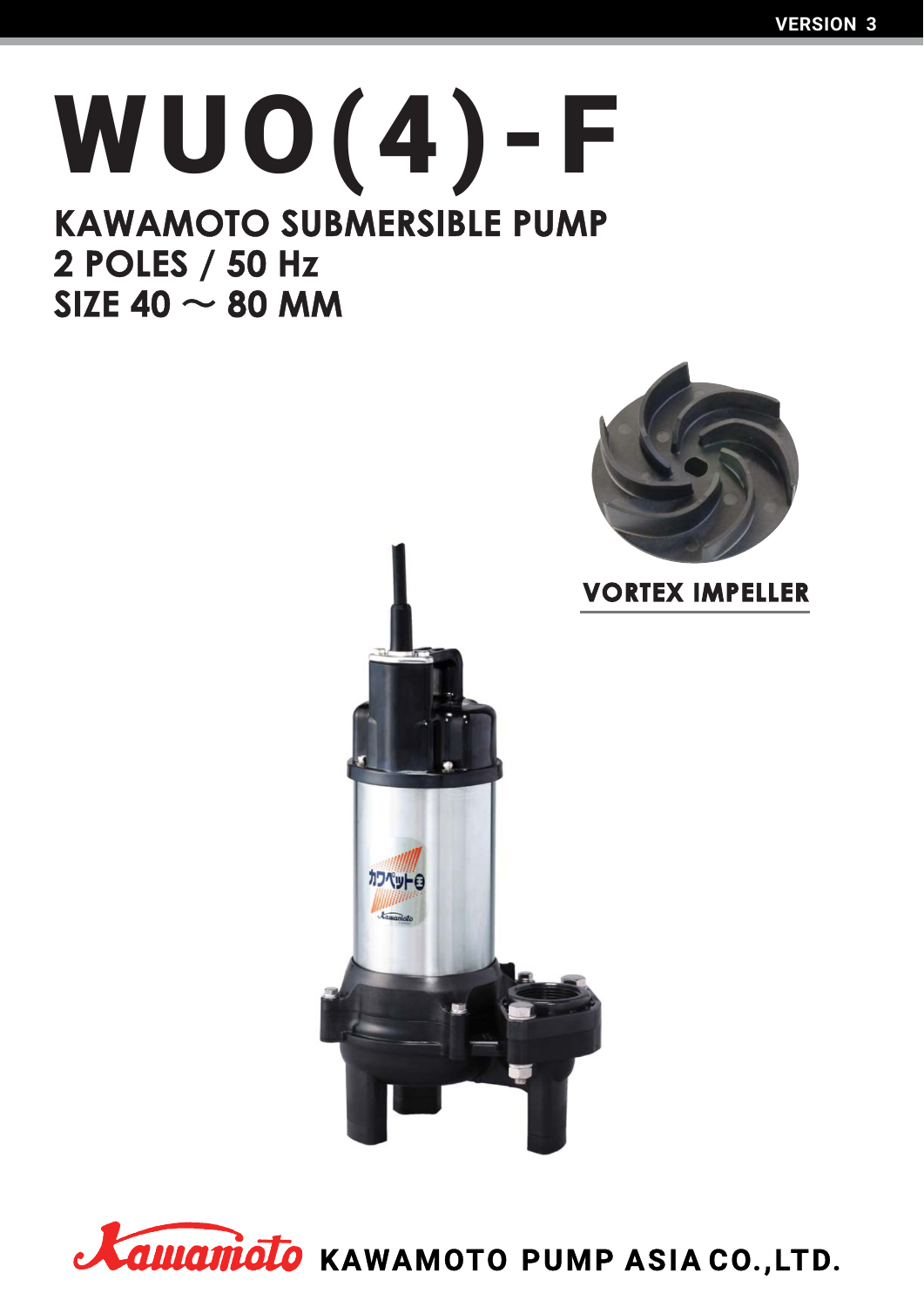# **APPLICATIONS AND FEATURES**

### **APPLICATIONS**

 $\blacksquare$  For drainage of sewage and wastewater, and for drainage of septic tank pump.

### **FEATURES**

- $\blacksquare$  Light weight and easy-to-handle submersible sewage p um p.
- $\blacksquare$  Stainless steel made frame motor and plastic parts increase operating life.
- $\blacksquare$  Use glass fiber reinforced plastic for the impeller and casing, and equipped with a motor with built-in autocut having a large starting torque for stable operation.
- Vortex type and excellent performance to pass foreign objects.
- $\blacksquare$  Can be combined with a plastic pedestal support. (special accessory)
- $\blacksquare$  Starting/stopping water levels are adjustable in L and LN types.

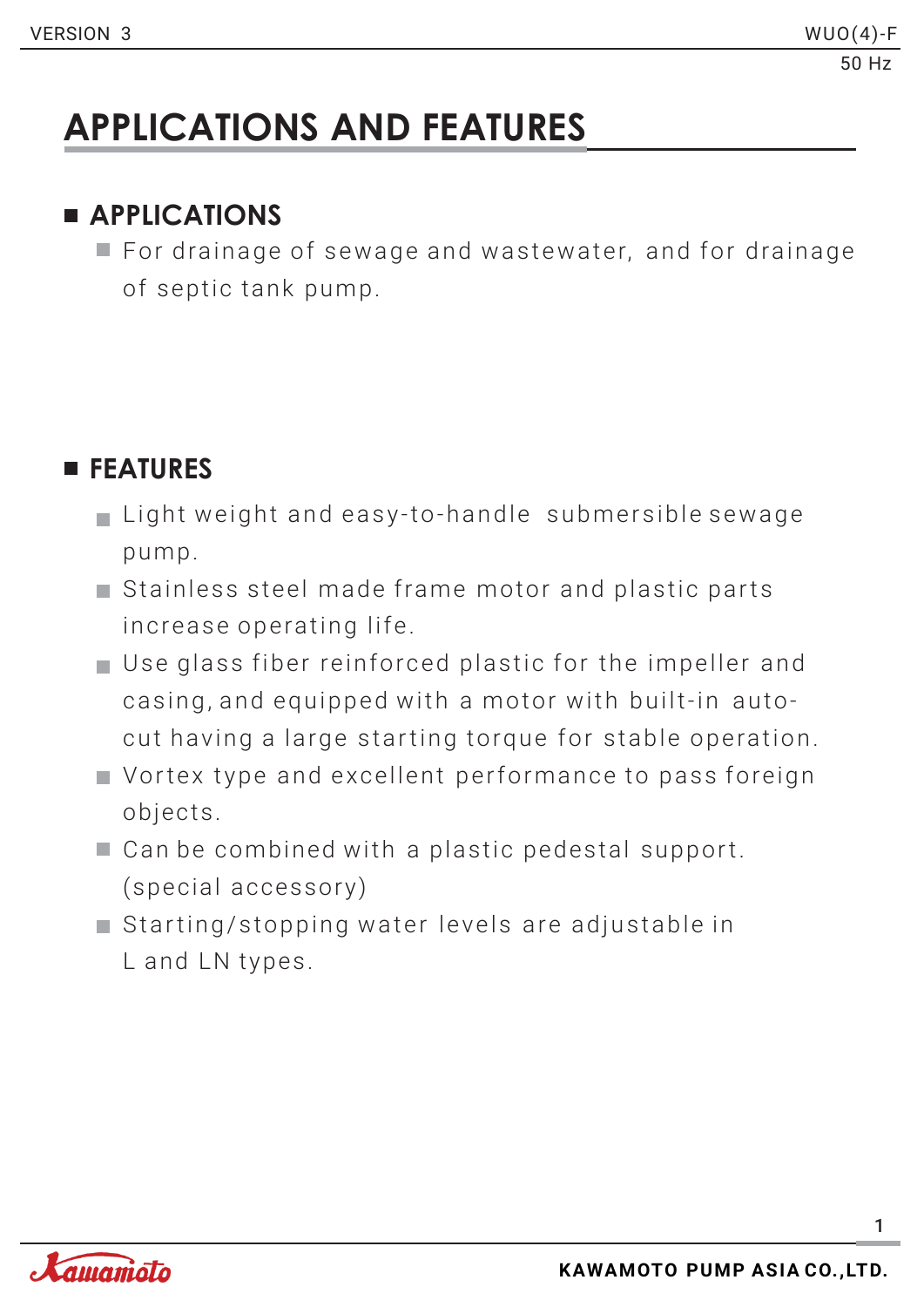### **STANDARD SPECIFICATIONS**

| Description               |                      | Model: WUO(4)-F                                                             |  |  |  |  |  |
|---------------------------|----------------------|-----------------------------------------------------------------------------|--|--|--|--|--|
| Applicable Liquid         |                      | Waste water, Filthy water and Other miscellaneous dirty water               |  |  |  |  |  |
| <b>Liquid Temperature</b> |                      | $0 \sim 40 °C$                                                              |  |  |  |  |  |
| рH                        |                      | $5 - 9$                                                                     |  |  |  |  |  |
|                           | Casing               | Glass fiber reinforced resin                                                |  |  |  |  |  |
| Material                  | Impeller             | Glass fiber reinforced resin                                                |  |  |  |  |  |
|                           | Shaft                | Stainless Steel (SUS403)                                                    |  |  |  |  |  |
| Motor                     | Speed                | 3000 rpm                                                                    |  |  |  |  |  |
|                           | Impeller             | Vortex type                                                                 |  |  |  |  |  |
| Construction              | Shaft seal           | Double mechanical seal<br>Pump: SiC x SiC<br>Motor: Ceramics x Carbon       |  |  |  |  |  |
|                           | <b>Motor Bearing</b> | Sealed ball bearing                                                         |  |  |  |  |  |
| Cable length              |                      | $0.15\negthinspace\negthinspace\negthinspace 0.75$ kW: 6m<br>1.5~3.7kW: 10m |  |  |  |  |  |
|                           | Maximum submergence  | $0.15 \sim 0.75$ kW: 5m<br>1.5~3.7kW: 8m                                    |  |  |  |  |  |

### **OPTIONAL SPECIFICATIONS**

| Cable length | 10m, 20m, 30m, 40m |
|--------------|--------------------|
| Oil type     | White oil          |

### **SOLID PASSAGE CABLE**

| Pump Bore<br>(mm) | Solid diameter<br>(mm) | Clothes |  |  |  |  |  |
|-------------------|------------------------|---------|--|--|--|--|--|
| 40                | 35                     |         |  |  |  |  |  |
| 50                | 35                     |         |  |  |  |  |  |
| 65                | 40                     |         |  |  |  |  |  |
| 80                | 40                     |         |  |  |  |  |  |

| Output<br>(kW) | Phase | <b>Size</b><br>(mm ) | Core | Outer diameter<br>(mm) | Length<br>(m) |
|----------------|-------|----------------------|------|------------------------|---------------|
| 0.15           | 1     | 0.75                 | 3    | 9.2                    | 6             |
| 0.25           |       | 0.75                 | 3    | 9.2                    | 6             |
| 0.25           | 3     | 0.75                 | 4    | 9.9                    | 6             |
| 0.4            |       | 0.75                 | 3    | 9.2                    | 6             |
| 0.4            | 3     | 0.75                 | 4    | 9.9                    | 6             |
| 0.75           | 3     | 1.25                 | 4    | 11                     | 6             |
| 1.5            | 3     | 1.25                 | 4    | 11                     | 10            |
| 2.2            | 3     | 1.25                 | 4    | 11                     | 10            |
| 3.7            | 3     | $\overline{2}$       | 4    | 11.7                   | 10            |

2 Cable Material : 600V insulating (VCT)

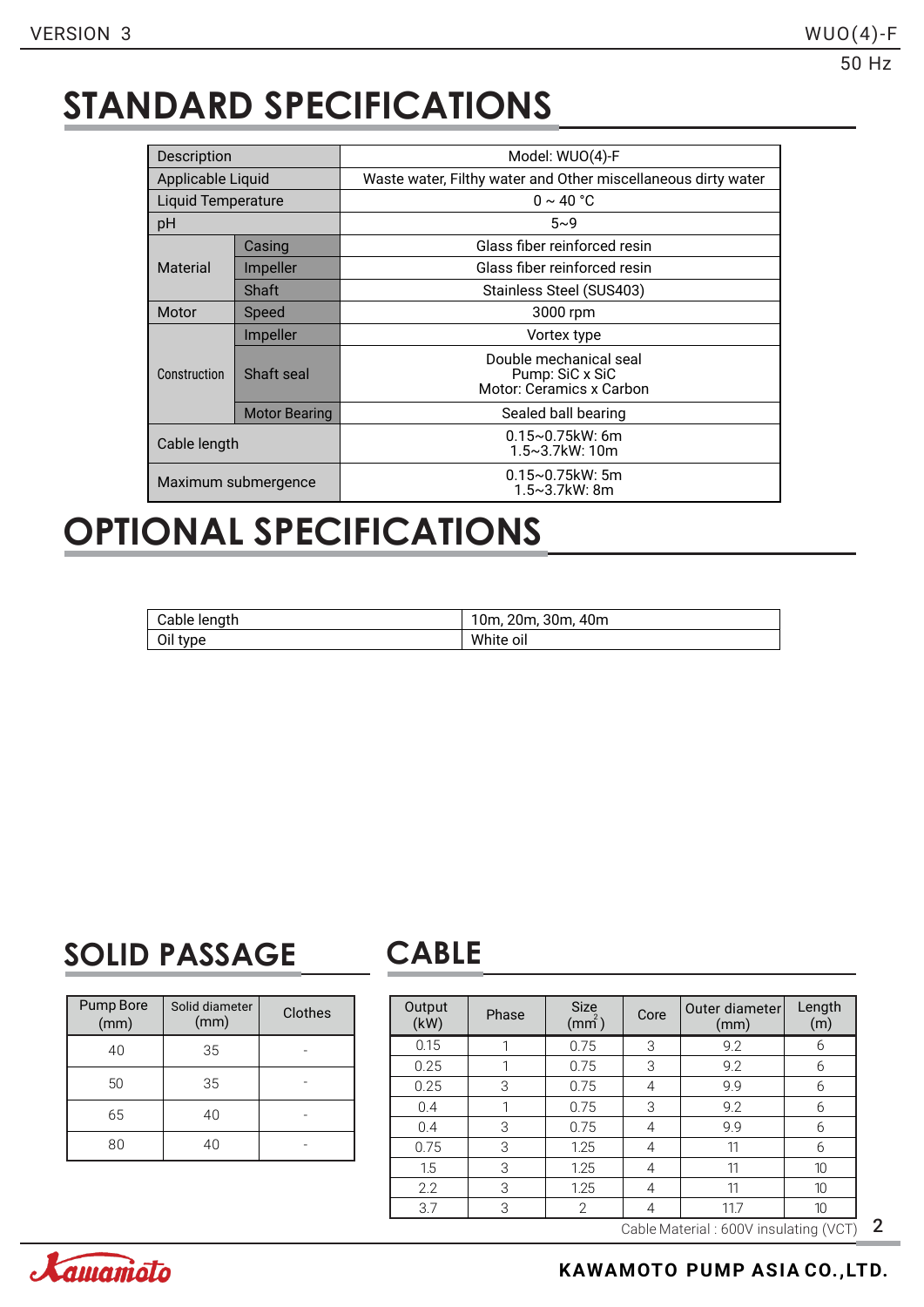### **PERFORMANCE CHART**



Capacity (m<sup>3</sup>/min)

**MODEL CODE**



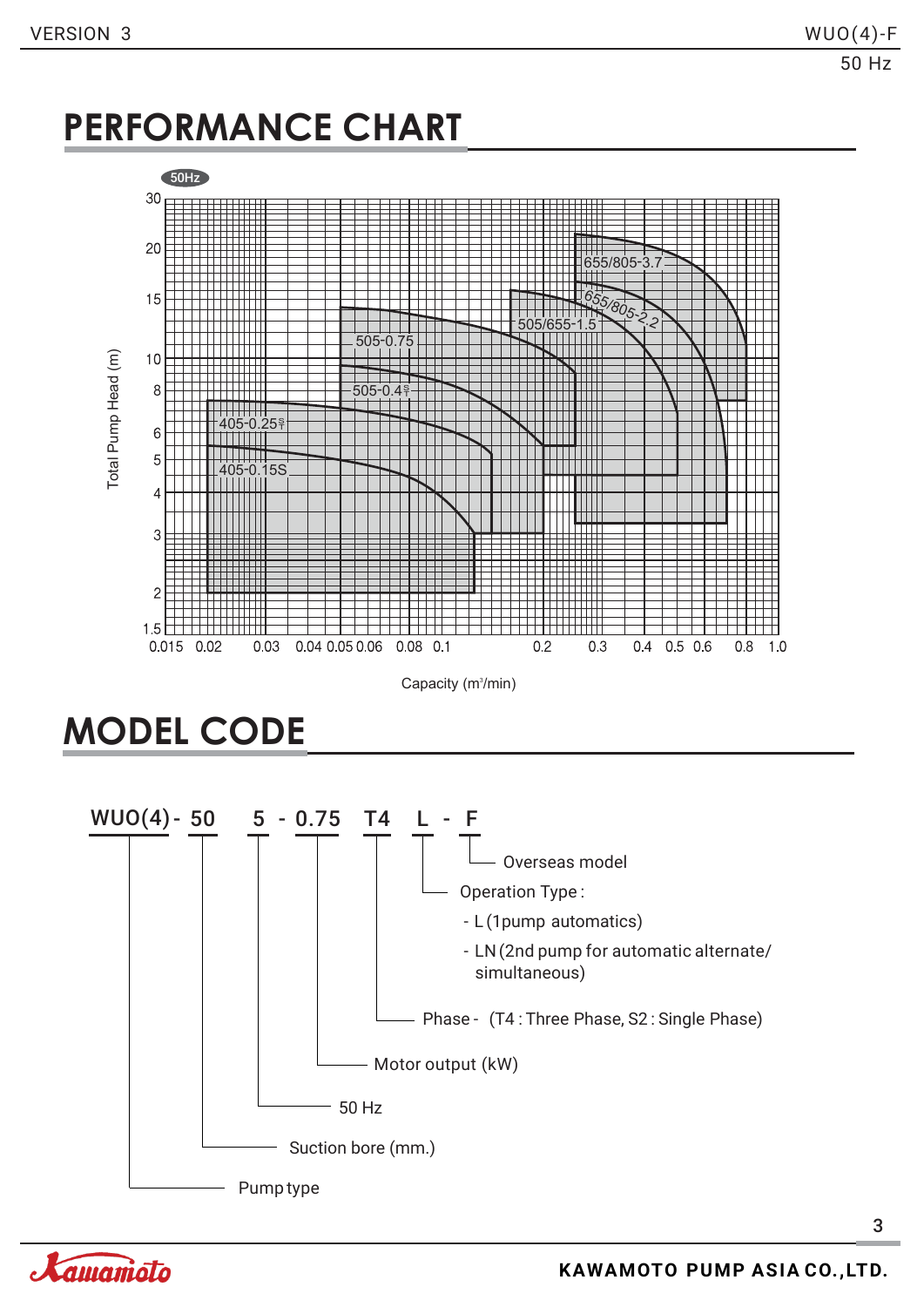## **SPECIFICATION TABLE - WUO-F**

|                | <b>Bore</b> |                        | <b>Motor</b> | Performance                              |                          |                                          |                          |  |  |  |  |
|----------------|-------------|------------------------|--------------|------------------------------------------|--------------------------|------------------------------------------|--------------------------|--|--|--|--|
| No.            | (mm)        | <b>Model</b>           | (kW)         | <b>Capacity</b><br>(m <sup>3</sup> /min) | <b>Total Head</b><br>(m) | <b>Capacity</b><br>(m <sup>3</sup> /min) | <b>Total Head</b><br>(m) |  |  |  |  |
| $\mathbf{1}$   |             | WU04-405-0.15S2-F      | 0.15         | 0.02                                     | 5.5                      | 0.125                                    | 3                        |  |  |  |  |
| $\overline{2}$ | 40          | WU04-405-0.25S2-F      | 0.25         | 0.02                                     | 7.5                      | 0.14                                     | 5.2                      |  |  |  |  |
| 3              |             | WU04-405-0.25T4-F      | 0.25         | 0.02                                     | 7.5                      | 0.14                                     | 5.2                      |  |  |  |  |
| $\overline{4}$ |             | WU04-505-0.4S2-F       | 0.4          | 0.05                                     | 9.5                      | 0.2                                      | 5.5                      |  |  |  |  |
| 5              |             | WU04-505-0.4T4-F       | 0.4          | 0.05                                     | 9.5                      | 0.2                                      | 5.5                      |  |  |  |  |
| 6              | 50          | WU04-505-0.75S2-F      | 0.75         | 0.05                                     | 14.2                     | 0.25                                     | 9                        |  |  |  |  |
| $\overline{7}$ |             | WU04-505-0.75T4-F      | 0.75         | 0.05                                     | 14.2                     | 0.25                                     | $\overline{9}$           |  |  |  |  |
| 8              |             | WUO-505-1.5T4-F        | 1.5          | 0.16                                     | 16                       | 0.32                                     | 13.2                     |  |  |  |  |
| 9              |             | WUO-655-1.5T4-F        | 1.5          | 0.25                                     | 14.5                     | 0.5                                      | 6.8                      |  |  |  |  |
| 10             | 65          | WUO-655-2.2T4-F        | 2.2          | 0.25                                     | 17                       | 0.5                                      | 12.8                     |  |  |  |  |
| 11             |             | WU0-655-3.7T4-F        | 3.7          | 0.25                                     | 23.5                     | 0.5                                      | 20.2                     |  |  |  |  |
| 12             |             | WUO-805-2.2T4-F        | 2.2          | 0.36                                     | 15.5                     | 0.7                                      | 4.8                      |  |  |  |  |
| 13             | 80          | WU0-805-3.7T4-F        | 3.7          | 0.4                                      | 21.5                     | 0.8                                      | 11.2                     |  |  |  |  |
| 14             |             | WU04-405-0.15S2L(LN)-F | 0.15         | 0.02                                     | 5.5                      | 0.125                                    | 3                        |  |  |  |  |
| 15             | 40          | WU04-405-0.25S2L(LN)-F | 0.25         | 0.02                                     | 7.5                      | 0.14                                     | 5.2                      |  |  |  |  |
| 16             |             | WU04-405-0.25T4L(LN)-F | 0.25         | 0.02                                     | 7.5                      | 0.14                                     | 5.2                      |  |  |  |  |
| 17             |             | WU04-505-0.4S2L(LN)-F  | 0.4          | 0.05                                     | 9.5                      | 0.2                                      | 5.5                      |  |  |  |  |
| 18             |             | WU04-505-0.4T4L(LN)-F  | 0.4          | 0.05                                     | 9.5                      | 0.2                                      | 5.5                      |  |  |  |  |
| 19             | 50          | WU04-505-0.75S2L(LN)-F | 0.75         | 0.05                                     | 14.2                     | 0.25                                     | 9                        |  |  |  |  |
| 20             |             | WU04-505-0.75T4L(LN)-F | 0.75         | 0.05                                     | 14.2                     | 0.25                                     | 9                        |  |  |  |  |
| 21             |             | WU0-505-1.5T4L(LN)-F   | 1.5          | 0.16                                     | 16                       | 0.32                                     | 13.2                     |  |  |  |  |
| 22             |             | WU0-655-1.5T4L(LN)-F   | 1.5          | 0.25                                     | 14.5                     | 0.5                                      | 6.8                      |  |  |  |  |
| 23             | 65          | WU0-655-2.2T4L(LN)-F   | 2.2          | 0.25                                     | 17                       | 0.5                                      | 12.8                     |  |  |  |  |
| 24             |             | WU0-655-3.7T4L(LN)-F   | 3.7          | 0.25                                     | 23.5                     | 0.5                                      | 20.2                     |  |  |  |  |
| 25             |             | WU0-805-2.2T4L(LN)-F   | 2.2          | 0.36                                     | 15.5                     | 0.7                                      | 4.8                      |  |  |  |  |
| 26             | 80          | WU0-805-3.7T4L(LN)-F   | 3.7          | 0.4                                      | 21.5                     | 0.8                                      | 11.2                     |  |  |  |  |

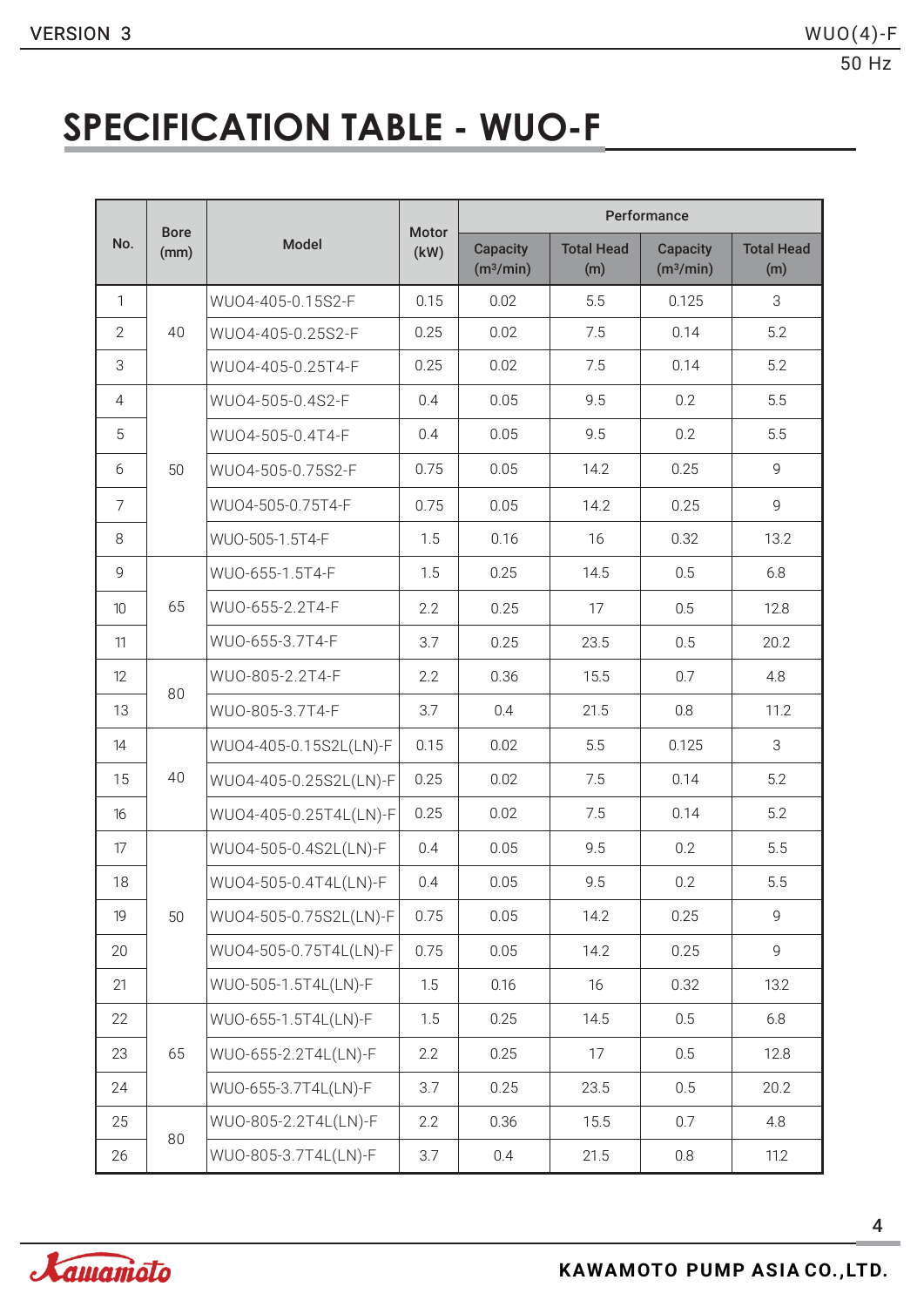### **SECTION VIEW - LESS THAN 0.75kW**



| No. | <b>Part Name</b> | <b>Material</b> | <b>Note</b> |
|-----|------------------|-----------------|-------------|
| 1   | Motor            |                 |             |
| 2   | Casing           | Resin           |             |
| 3   | Casing cover     | Resin           |             |
| 4   | Impeller         | Resin           |             |
| 5   | Rhombic flangle  | Resin           |             |
| 6   | Mechanical seal  |                 |             |
| 7   | 0-Ring           | Rubber (NBR)    |             |
| 8   | Packing          | Rubber (NR)     |             |

| No. | <b>Part Name</b>         | <b>Material</b> | <b>Note</b> |
|-----|--------------------------|-----------------|-------------|
| 9   | <b>Bolt</b>              | <b>SUS304</b>   |             |
| 10  | Bolt with captive washer | <b>SUS304</b>   |             |
| 11  | Nut                      | <b>SUS304</b>   |             |
| 12  | Spring washers           | <b>SUS304</b>   |             |
| 13  | Plain washers            | <b>SUS304</b>   |             |
| 14  | Turbine oil              | <b>VG32</b>     |             |
| 15  | Caution label            |                 |             |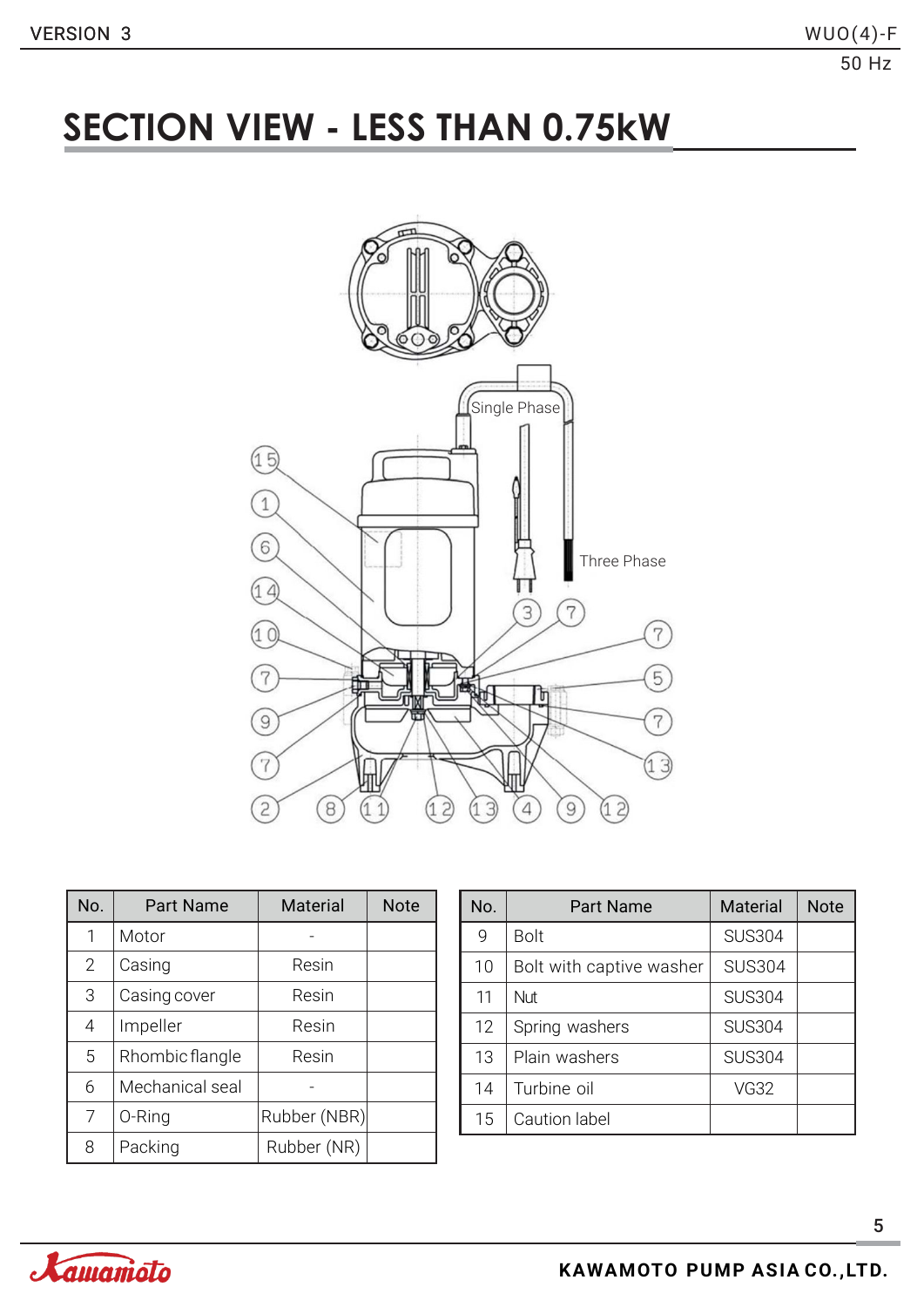### **SECTION VIEW - MORE THAN 1.5kW**



| No. | <b>Part Name</b> | <b>Material</b> | <b>Note</b> |
|-----|------------------|-----------------|-------------|
| 45  | Motor            |                 |             |
| 106 | Casing           | Resin           |             |
| 123 | Casing cover     | Resin           |             |
| 136 | Impeller         | Resin           |             |
| 263 | Discharge elbow  | Resin           |             |
| 272 | Square flange    | Resin           |             |
| 300 | Mechanical seal  |                 |             |

| No. | <b>Part Name</b> | <b>Material</b>  | <b>Note</b>      |
|-----|------------------|------------------|------------------|
| 304 | 0-Ring           | Rubber (NBR)     |                  |
| 365 | <b>Bolt</b>      | <b>SUS304</b>    | <b>JISG 4303</b> |
| 370 | Impeller nut     | <b>SUS304</b>    | <b>JISG 4303</b> |
| 374 | Gear washer      | <b>SUS304-CS</b> | <b>JISG 4303</b> |
| 390 | Key              | <b>SUS403</b>    | <b>JISG 4303</b> |
| 766 | Turbine oil      | <b>VG32</b>      |                  |
| 850 | Caution label    |                  |                  |

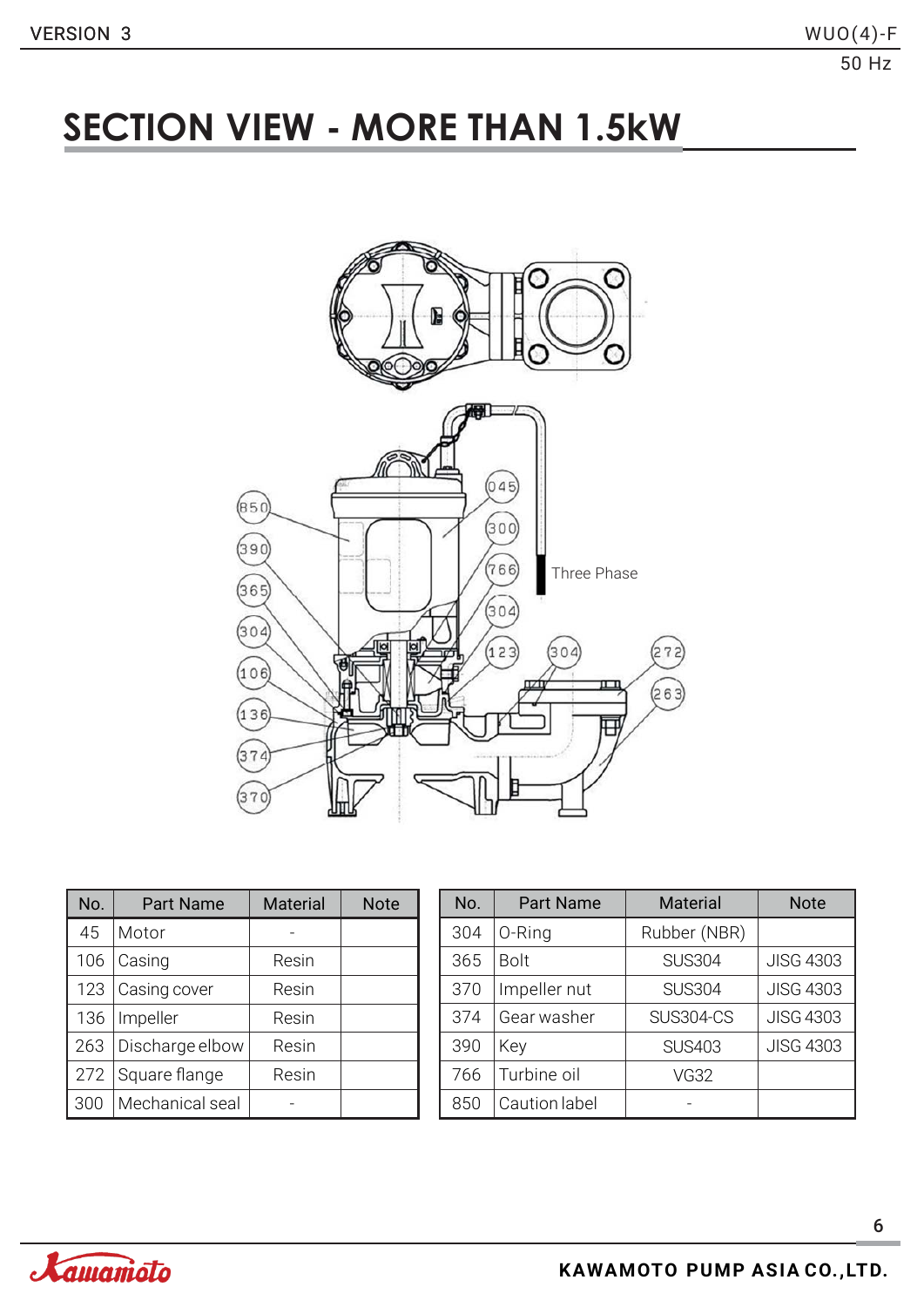### **PUMP DIMENSION - FLANGE TYPE LESS THAN 0.75kW**



( )...when it's less than 0.25kW.

| Operation<br>Method     | Discharge<br><b>Bore</b> | Model                  | Motor<br>(kW) |     | Pump           |                 | <b>Water Level</b> |                |                |                |                          | Weight<br>(kg) |
|-------------------------|--------------------------|------------------------|---------------|-----|----------------|-----------------|--------------------|----------------|----------------|----------------|--------------------------|----------------|
|                         | (mm)                     |                        |               | PH  | H1             | TH <sub>1</sub> | U1                 | U <sub>2</sub> | U <sub>3</sub> | U <sub>4</sub> | U <sub>5</sub>           |                |
|                         | 40                       | WU04-405-0.15S2-F      | 0.15          | 360 | $\overline{a}$ | 35              | 130                | 256            | $\overline{a}$ | $\overline{a}$ |                          | 5.5            |
|                         |                          | WU04-405-0.25S2-F      | 0.25          | 370 | ٠              | 35              | 130                | 256            | ٠              | $\overline{a}$ | $\overline{\phantom{0}}$ | 6.0            |
|                         |                          | WU04-405-0.25T4-F      | 0.25          | 360 | ٠              | 35              | 130                | 240            | ٠              | $\overline{a}$ |                          | 5.1            |
| <b>Non</b><br>Automatic | 50                       | WU04-505-0.4S2-F       | 0.4           | 384 | $\overline{a}$ | 35              | 135                | 270            | $\overline{a}$ |                | $\overline{a}$           | 9.2            |
|                         |                          | WU04-505-0.4T4-F       | 0.4           | 369 | $\overline{a}$ | 35              | 135                | 250            | ٠              | $\overline{a}$ | $\overline{a}$           | 8.0            |
|                         |                          | WU04-505-0.75S2-F      | 0.75          | 389 | $\overline{a}$ | 40              | 135                | 270            | $\overline{a}$ | $\overline{a}$ | $\overline{\phantom{0}}$ | 9.5            |
|                         |                          | WU04-505-0.75T4-F      | 0.75          | 389 | $\overline{a}$ | 40              | 135                | 270            | $\overline{a}$ | $\overline{a}$ | $\qquad \qquad -$        | 9.5            |
|                         |                          | WU04-405-0.15S2L(LN)-F | 0.15          | 414 | 579            | 35              | 130                | 512            | 130            | 462            | 562                      | 5.9/11.9       |
|                         | 40                       | WU04-405-0.25S2L(LN)-F | 0.25          | 424 | 579            | 35              | 130                | 512            | 130            | 462            | 562                      | 6.4/12.9       |
| Alternate.              |                          | WU04-405-0.25T4L(LN)-F | 0.25          | 414 | 564            | 35              | 130                | 496            | 130            | 446            | 546                      | 5.5/11.1       |
| Alternate               |                          | WU04-505-0.4S2L(LN)-F  | 0.4           | 406 | 568            | 35              | 135                | 500            | 135            | 450            | 550                      | 9.6/19.3       |
| /Parallel               |                          | WU04-505-0.4T4L(LN)-F  | 0.4           | 391 | 548            | 35              | 135                | 480            | 135            | 430            | 530                      | 8.4/16.9       |
|                         | 50                       | WU04-505-0.75S2L(LN)-F | 0.75          | 411 | 568            | 40              | 135                | 500            | 135            | 450            | 550                      | 9.9/19.9       |
|                         |                          | WU04-505-0.75T4L(LN)-F | 0.75          | 411 | 568            | 40              | 135                | 500            | 135            | 450            | 550                      | 9.9/19.9       |

7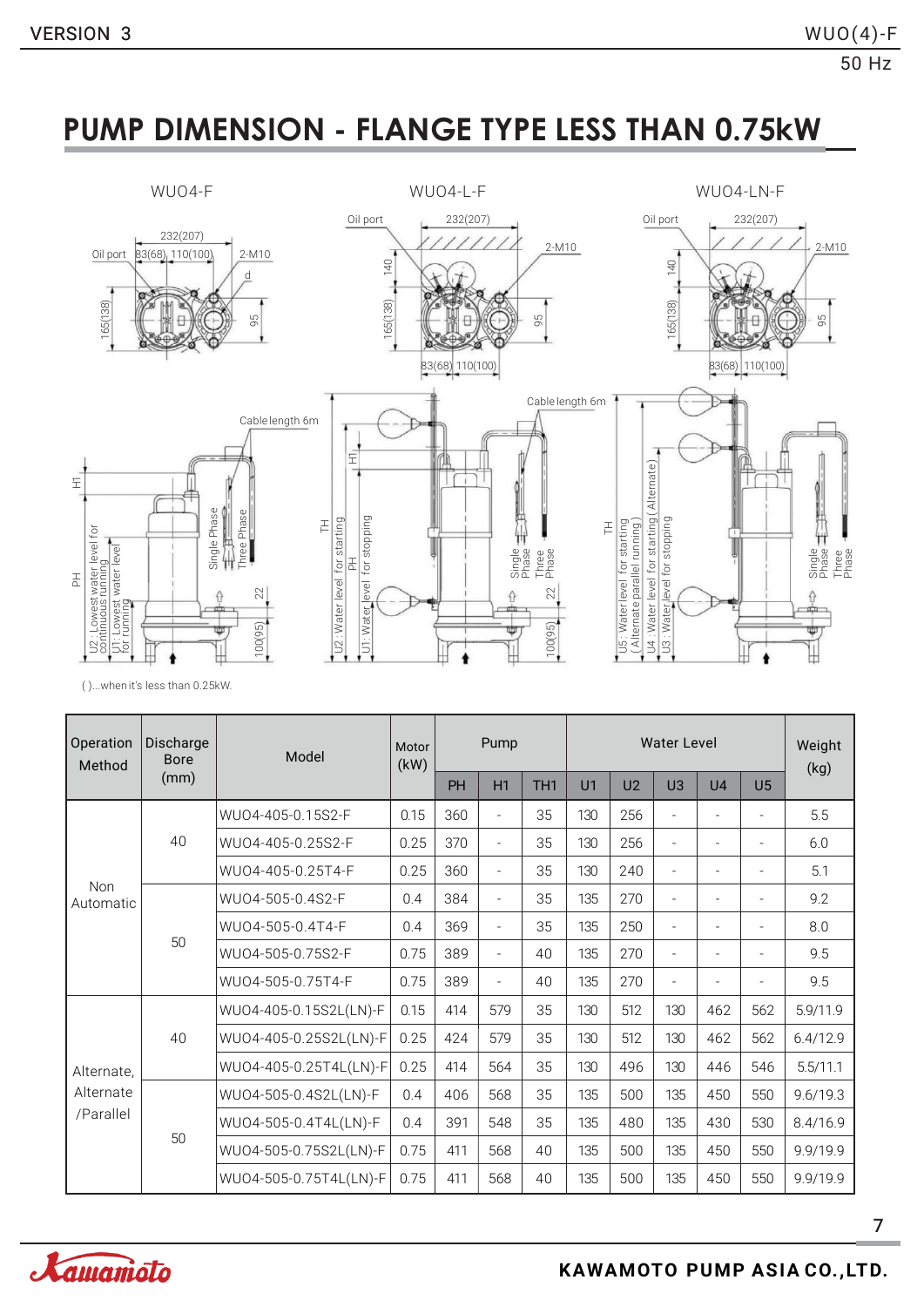### **PUMP DIMENSION - FLANGE TYPE MORE THAN 1.5kW**

WUO-F WUO-L-F WUO-LN-F













| Operation<br>Method    | Discharge<br><b>Bore</b> | Model                | (kW) | Motor Power<br>Source | Pump |                 |                 |           |     |    |                |                |    | Water Level |                |                          |                          |                          | Weight<br>(kg) |
|------------------------|--------------------------|----------------------|------|-----------------------|------|-----------------|-----------------|-----------|-----|----|----------------|----------------|----|-------------|----------------|--------------------------|--------------------------|--------------------------|----------------|
|                        | (mm)                     |                      |      | (V)                   | PH   | TH <sub>1</sub> | TH <sub>2</sub> | <b>DH</b> | W   | W1 | W <sub>2</sub> | W <sub>3</sub> | DT | U1          | U <sub>2</sub> | U <sub>3</sub>           | U <sub>4</sub>           | U <sub>5</sub>           |                |
|                        | 50                       | WUO-505-1.5T4-F      | 1.5  | 380                   | 442  | 600             | 660             | 137       | 362 | 87 | 179            | 120            | 26 | 195         | 330            | $\sim$                   | $\overline{\phantom{a}}$ | ٠                        | 15.5           |
|                        |                          | WUO-655-1.5T4-F      | 1.5  | 380                   | 442  | 600             | 660             | 137       | 362 | 87 | 179            | 120            | 26 | 195         | 330            | $\overline{\phantom{a}}$ | $\sim$                   | $\overline{\phantom{a}}$ | 15.5           |
| Non<br>Automatic       | 65                       | WU0-655-2.2T4-F      | 2.2  | 380                   | 514  | 750             | 810             | 160       | 372 | 97 | 216            | 130            | 26 | 195         | 400            | $\overline{\phantom{a}}$ | ÷                        |                          | 20             |
|                        |                          | WUO-655-3.7T4-F      | 3.7  | 380                   | 551  | 750             | 810             | 160       | 372 | 97 | 216            | 130            | 26 | 195         | 440            | $\overline{\phantom{a}}$ | $\overline{\phantom{a}}$ |                          | 25.8           |
|                        | 80                       | WU0-805-2.2T4-F      | 2.2  | 380                   | 514  | 750             | 810             | 160       | 372 | 97 | 216            | 130            | 30 | 195         | 400            | $\overline{\phantom{a}}$ | $\overline{\phantom{a}}$ |                          | 20             |
|                        |                          | WUO-805-3.7T4-F      | 3.7  | 380                   | 551  | 750             | 810             | 160       | 372 | 97 | 216            | 130            | 30 | 195         | 440            | $\overline{\phantom{a}}$ | $\overline{\phantom{a}}$ |                          | 25.8           |
|                        | 50                       | WUO-505-1.5T4L(LN)-F | 1.5  | 380                   | 497  | 600             | 660             | 137       | 362 | 87 | 191            | 120            | 26 | 195         | 577            | 255                      | 517                      | 637                      | 16.5           |
|                        |                          | WU0-655-1.5T4L(LN)-F | 1.5  | 380                   | 497  | 600             | 660             | 137       | 362 | 87 | 191            | 120            | 26 | 195         | 577            | 255                      | 517                      | 637                      | 16.5           |
| Alternate,             | 65                       | WU0-655-2.2T4L(LN)-F | 2.2  | 380                   | 549  | 750             | 810             | 160       | 372 | 97 | 216            | 130            | 26 | 195         | 727            | 255                      | 647                      | 787                      | 21             |
| Alternate<br>/Parallel |                          | WU0-655-3.7T4L(LN)-F | 3.7  | 380                   | 586  | 750             | 810             | 160       | 372 | 97 | 216            | 130            | 26 | 195         | 727            | 255                      | 647                      | 787                      | 26.8           |
|                        | 80                       | WU0-805-2.2T4L(LN)-F | 2.2  | 380                   | 549  | 750             | 810             | 160       | 372 | 97 | 216            | 130            | 30 | 195         | 727            | 255                      | 647                      | 787                      | 21             |
|                        |                          | WU0-805-3.7T4L(LN)-F | 3.7  | 380                   | 586  | 750             | 810             | 160       | 372 | 97 | 216            | 130            | 30 | 195         | 727            | 255                      | 647                      | 787                      | 26.8           |

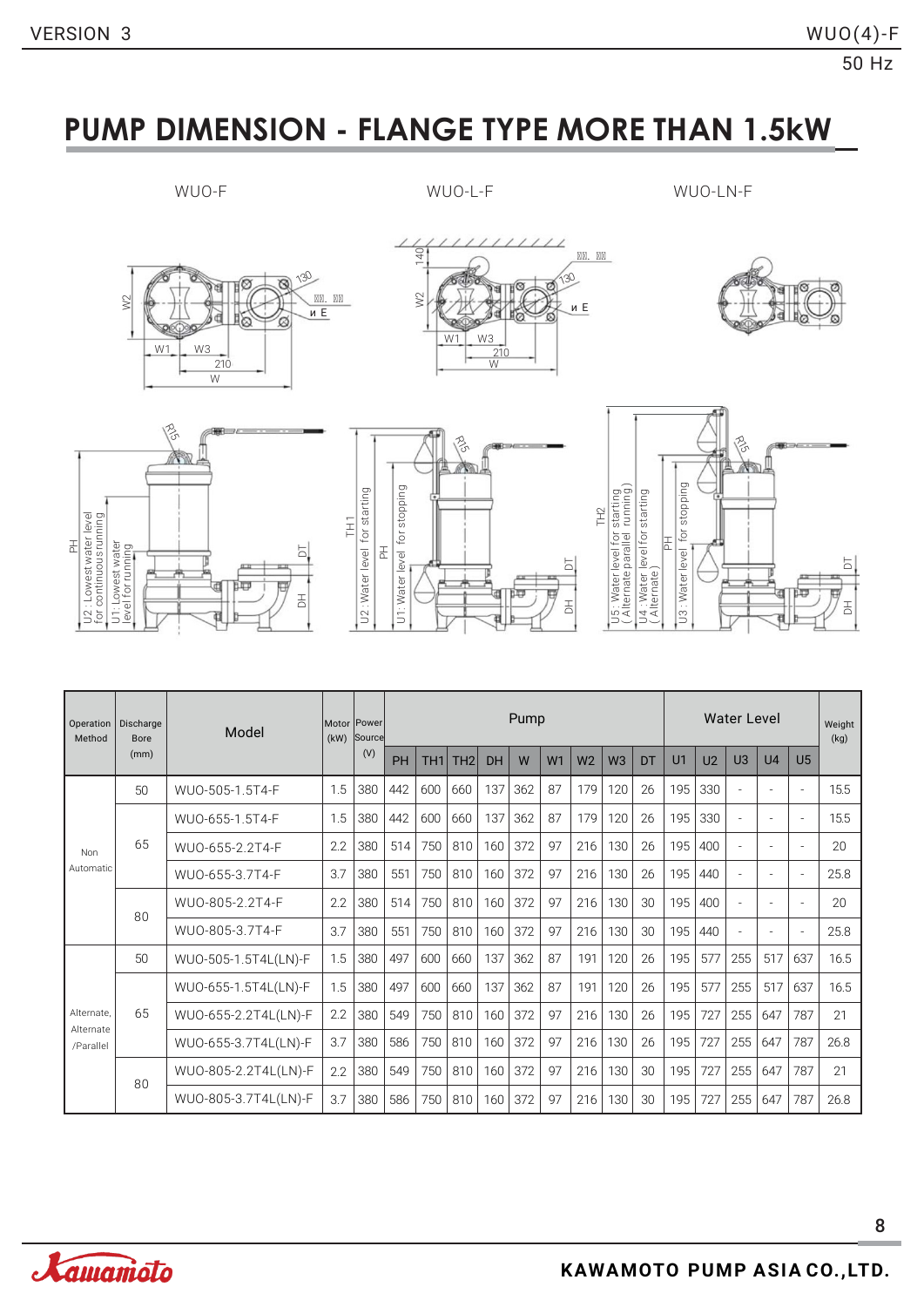### **PUMP DIMENSION - WITH Q.D.C TYPE LESS THAN 0.75kW**





225 35



୍କ 의

<u>BL</u> **BM** 

15

 $\overline{\mathbf{m}}$ 



 $\boxed{Di}$ 



| scharge<br><b>Bore</b> | Model                  | Motor |     |     | Pump |                |                |     | Weight         |                |                |                          |           |
|------------------------|------------------------|-------|-----|-----|------|----------------|----------------|-----|----------------|----------------|----------------|--------------------------|-----------|
| (mm)                   |                        | (kW)  | PH  | DC  | TL   | W <sub>1</sub> | W <sub>2</sub> | U1  | U <sub>2</sub> | U <sub>3</sub> | U <sub>4</sub> | U <sub>5</sub>           | (kg)      |
| 40                     | WU04-405-0.15S2-F      | 0.15  | 395 | 320 | 427  | 68             | 138            | 155 | 281            | ۰              |                | $\overline{\phantom{a}}$ | 5.5       |
|                        | WU04-405-0.25S2-F      | 0.25  | 395 | 320 | 427  | 68             | 138            | 155 | 281            | $\overline{a}$ | ۰              |                          | 6.0       |
|                        | WU04-405-0.25T4-F      | 0.25  | 385 | 320 | 427  | 68             | 138            | 155 | 265            | $\overline{a}$ |                |                          | 5.1       |
| 50                     | WU04-505-0.4S2-F       | 0.4   | 404 | 330 | 452  | 83             | 165            | 155 | 290            | ٠              |                | $\overline{\phantom{a}}$ | 9.2       |
|                        | WU04-505-0.4T4-F       | 0.4   | 389 | 330 | 452  | 83             | 165            | 155 | 270            | ۰              |                |                          | 8.0       |
|                        | WU04-505-0.75S2-F      | 0.75  | 409 | 330 | 452  | 83             | 165            | 155 | 290            | ۰              |                |                          | 11.3      |
|                        | WU04-505-0.75T4-F      | 0.75  | 409 | 330 | 452  | 83             | 165            | 155 | 290            | $\overline{a}$ |                | $\overline{\phantom{a}}$ | 9.5       |
|                        | WU04-405-0.15S2L(LN)-F | 0.15  | 449 | 320 | 452  | 68             | 138            | 155 | 537            | 155            | 487            | 587                      | 5.9/6.0   |
| 40                     | WU04-405-0.25S2L(LN)-F | 0.25  | 449 | 320 | 427  | 68             | 138            | 155 | 537            | 155            | 487            | 587                      | 6.4/6.5   |
|                        | WU04-405-0.25T4L(LN)-F | 0.25  | 439 | 320 | 427  | 68             | 138            | 155 | 522            | 155            | 471            | 571                      | 5.5/5.6   |
|                        | WU04-505-0.4S2L(LN)-F  | 0.4   | 426 | 330 | 452  | 83             | 165            | 155 | 520            | 155            | 470            | 570                      | 9.6/9.7   |
|                        | WU04-505-0.4T4L(LN)-F  | 0.4   | 411 | 330 | 452  | 83             | 165            | 155 | 500            | 155            | 450            | 550                      | 8.4/8.5   |
| 50                     | WU04-505-0.75S2L(LN)-F | 0.75  | 450 | 330 | 452  | 83             | 165            | 155 | 520            | 155            | 470            | 570                      | 11.7/11.8 |
|                        | WU04-505-0.75T4L(LN)-F | 0.75  | 431 | 330 | 452  | 83             | 165            | 155 | 520            | 155            | 470            | 570                      | 9.9/10    |

### **PEDESTAL SUPPORT MOUNT**

| <b>Bore</b> | Discharge Connection |    |                       |           |           |           |           |  |  |  |  |  |  |  |
|-------------|----------------------|----|-----------------------|-----------|-----------|-----------|-----------|--|--|--|--|--|--|--|
| (mm)        | DH                   | DT | <b>Base Dimension</b> |           |           |           |           |  |  |  |  |  |  |  |
|             |                      |    | BI                    | <b>BL</b> | <b>BM</b> | <b>BP</b> | <b>BW</b> |  |  |  |  |  |  |  |
| 40          | 188                  | 22 | 20                    | 200       | 110       | 95        | 120       |  |  |  |  |  |  |  |
|             | 188                  | 22 | 20                    | 200       | 110       | 95        | 120       |  |  |  |  |  |  |  |
|             | 188                  | 22 | 20                    | 200       | 110       | 95        | 120       |  |  |  |  |  |  |  |
| 50          | 188                  | 22 | 20                    | 200       | 110       | 95        | 120       |  |  |  |  |  |  |  |
|             | 188                  | 22 | 20                    | 200       | 110       | 95        | 120       |  |  |  |  |  |  |  |
|             | 188                  | 22 | 20                    | 200       | 110       | 95        | 120       |  |  |  |  |  |  |  |
|             | 188                  | 22 | 20                    | 200       | 110       | 95        | 120       |  |  |  |  |  |  |  |

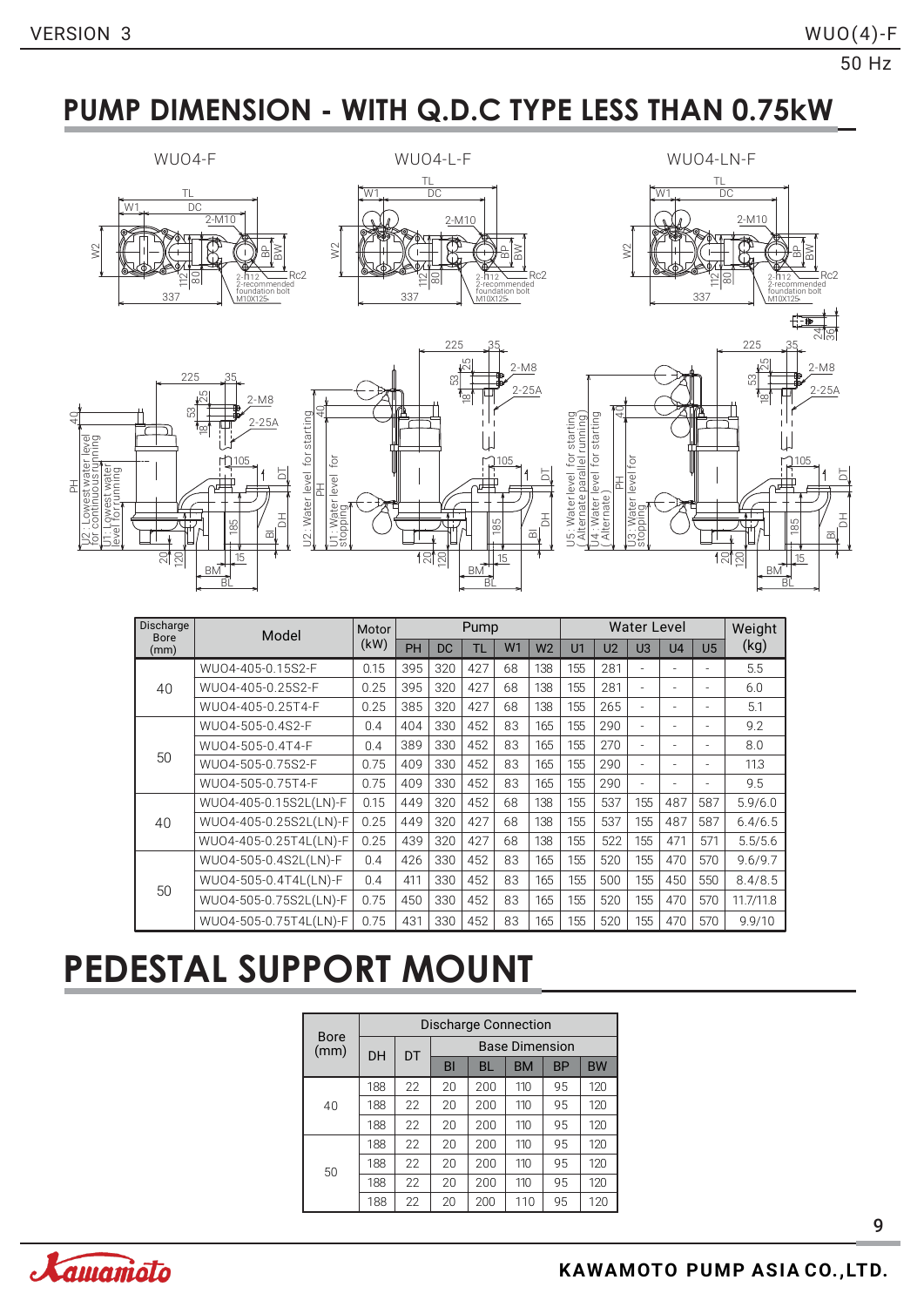### **PUMP DIMENSION - WITH Q.D.C TYPE MORE THAN 1.5kW**









| Discharge<br><b>Bore</b> | Model                | <b>Motor</b><br>(kW) |     |           |           | <b>Pump Combination</b> |                |                |     | <b>Water Level</b> | Other                    |       | Weight<br>(kg)           |                          |    |            |  |
|--------------------------|----------------------|----------------------|-----|-----------|-----------|-------------------------|----------------|----------------|-----|--------------------|--------------------------|-------|--------------------------|--------------------------|----|------------|--|
| (mm)                     |                      |                      | PH  | <b>SH</b> | <b>DC</b> | <b>TL</b>               | W <sub>1</sub> | W <sub>2</sub> | U1  | U <sub>2</sub>     | U3                       | $U_4$ | U <sub>5</sub>           | <b>RW</b>                | R. |            |  |
| 50                       | WUO-505-1.5T4-F      | 1.5                  | 473 | 31        | 360       | 512                     | 87             | 179            | 226 | 360                |                          |       | $\overline{a}$           |                          | 15 | 14.2       |  |
|                          | WUO-655-1.5T4-F      | 1.5                  | 473 | 31        | 360       | 512                     | 87             | 179            | 226 | 360                |                          | ٠     | ٠                        | $\overline{\phantom{a}}$ | 15 | 14.2       |  |
| 65                       | WUO-655-2.2T4-F      | 2.2                  | 540 | 26        | 390       | 552                     | 97             | 216            | 221 | 426                |                          | ٠     | $\overline{\phantom{a}}$ |                          | 15 | 18.7       |  |
|                          | WUO-655-3.7T4-F      | 3.7                  | 577 | 26        | 390       | 552                     | 97             | 216            | 221 | 466                |                          |       | ٠                        |                          | 15 | 24.5       |  |
| 80                       | WUO-805-2.2T4-F      | 2.2                  | 540 | 26        | 390       | 552                     | 97             | 216            | 221 | 426                |                          |       | ٠                        |                          | 15 | 18.7       |  |
|                          | WUO-805-3.7T4-F      | 3.7                  | 577 | 26        | 390       | 552                     | 97             | 216            | 221 | 466                | $\overline{\phantom{a}}$ | ٠     | ٠                        | -                        | 15 | 24.5       |  |
| 50 <sub>2</sub>          | WU0-505-1.5T4L(LN)-F | 1.5                  | 528 | 31        | 360       | 512                     | 87             | 191            | 226 | 608                | 286                      | 548   | 668                      | 140                      | 15 | 15.0(15.2) |  |
| 65                       | WUO-655-1.5T4L(LN)-F | 1.5                  | 528 | 31        | 360       | 512                     | 87             | 191            | 226 | 608                | 286                      | 548   | 668                      | 140                      | 15 | 15.0(15.2) |  |
|                          | WU0-655-2.4T4L(LN)-F | 2.2                  | 575 | 26        | 390       | 552                     | 97             | 216            | 221 | 753                | 281                      | 673   | 813                      | 140                      | 15 | 19.5(19.7) |  |
|                          | WU0-655-3.7T4L(LN)-F | 3.7                  | 612 | 26        | 390       | 552                     | 97             | 216            | 221 | 753                | 281                      | 673   | 813                      | 140                      | 15 | 25.3(25.5) |  |
| 80                       | WUO-805-2.2T4L(LN)-F | 2.2                  | 575 | 26        | 390       | 552                     | 97             | 216            | 221 | 753                | 281                      | 673   | 813                      | 140                      | 15 | 19.5(19.7) |  |
|                          | WU0-805-3.7T4L(LN)-F | 3.7                  | 612 | 26        | 390       | 552                     | 97             | 216            | 221 | 753                | 281                      | 673   | 813                      | 140                      | 15 | 25.3(25.5) |  |

## **PEDESTAL SUPPORT MOUNT**

|                       | <b>Discharge Connection</b> |           |                       |     |         |    |           | Guide     |                 |     |           |           |     | Hanger |           |    |           |           |                |                     | <b>Manhole Cover</b> |               |         |
|-----------------------|-----------------------------|-----------|-----------------------|-----|---------|----|-----------|-----------|-----------------|-----|-----------|-----------|-----|--------|-----------|----|-----------|-----------|----------------|---------------------|----------------------|---------------|---------|
| l Bore<br>$\mid$ (mm) | <b>DH</b>                   | <b>DT</b> | <b>Base Dimension</b> |     |         |    |           |           |                 |     |           | GP        | G   |        | <b>HA</b> |    | TIL.      | <b>HP</b> | H <sub>2</sub> |                     | W <sub>4</sub>       | Motor<br>(kW) |         |
|                       |                             |           | <b>BI</b>             | BL  | BM1 BM2 |    | <b>BP</b> | <b>BW</b> | H1              | GH  | <b>GA</b> | <b>GD</b> |     |        | HH        |    | <b>GM</b> |           |                |                     | W <sub>3</sub>       |               |         |
| 50                    | $\neg \wedge$               | 22        | 20                    | 280 | 190     | 20 | 110       | 140       | M12             | 146 | 40        | 110       | 50  | 32A    | 48        | 30 | 50        | 76        | 50             | M <sub>10</sub> 450 |                      | 250(300)      |         |
| 65                    | 70                          | 26        | 20                    | 280 | 190     | 20 | 110       | 140       | M12             | 146 | 40        | 110       | 50  | 32A    | 48        | 30 | 50        | 76        | 50             | M10                 | 450                  | 250(300)      | 1.5     |
|                       | 185                         | 26        | 25                    | 310 | 210     | 25 | 130       | 165       | M <sub>16</sub> | 161 | 55        | 1151      | -60 | 40A    | 60        | 35 | 60        | 85        | 50             | M12                 | 500                  | 300(350)      | 2.2,3.7 |
| 80                    | 185                         | 30        | 25                    | 310 | 210     | 25 | 130       | 165       | M <sub>16</sub> | 161 | 55        | 115       | 60  | 40A    | 60        | 35 | 60        | 85        | 50             | M12                 | 500                  | 300(350)      | -       |

10

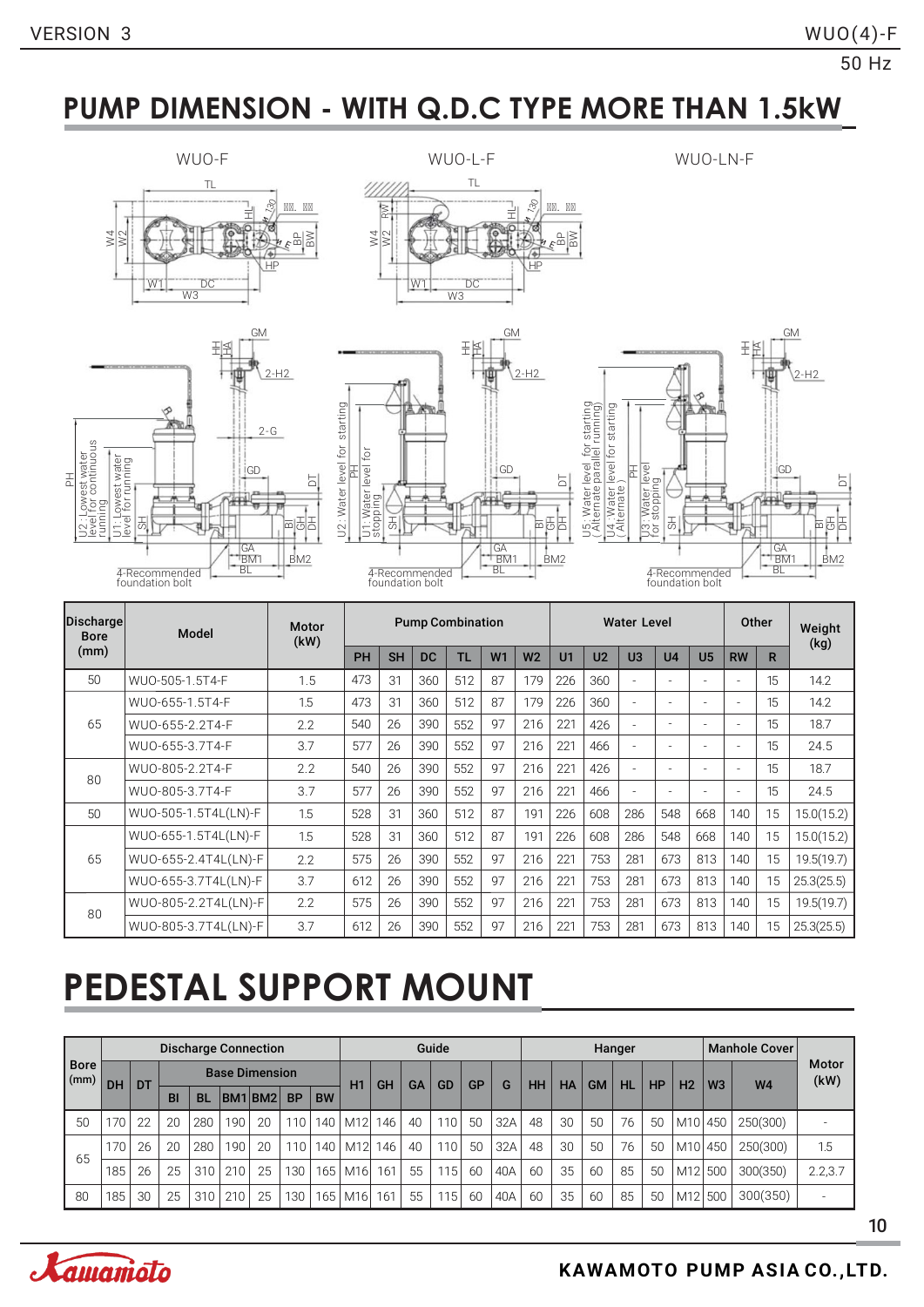### **EXPECTED PERFORMANCE CURVE**

#### **MODEL : WUO4-405-0.15S2-F**

### **PERFORMANCE CURVES**





Pump efficiency [%]

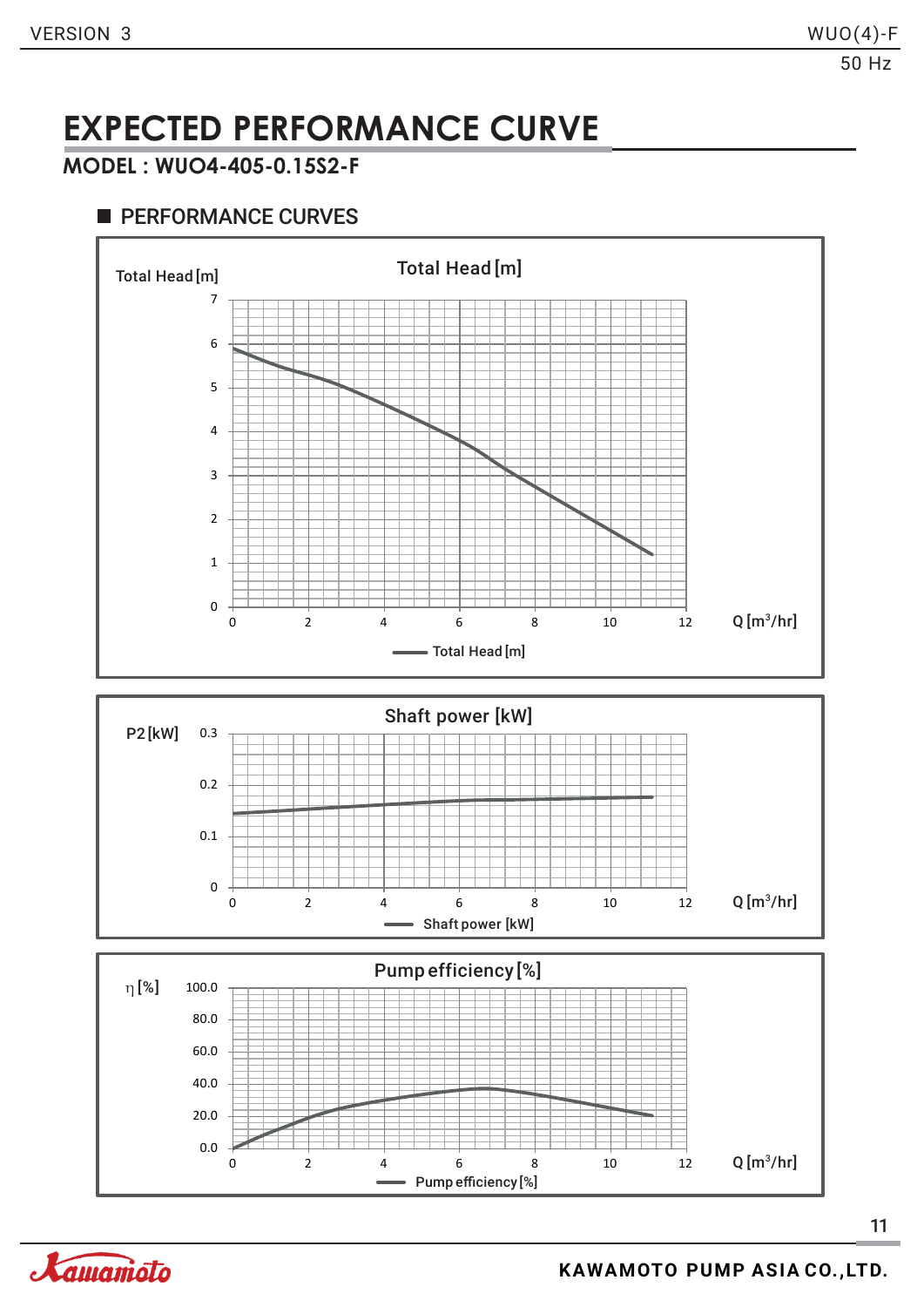### **EXPECTED PERFORMANCE CURVE**

#### **MODEL : WUO4-405-0.25S2-F**

### **PERFORMANCE CURVES**





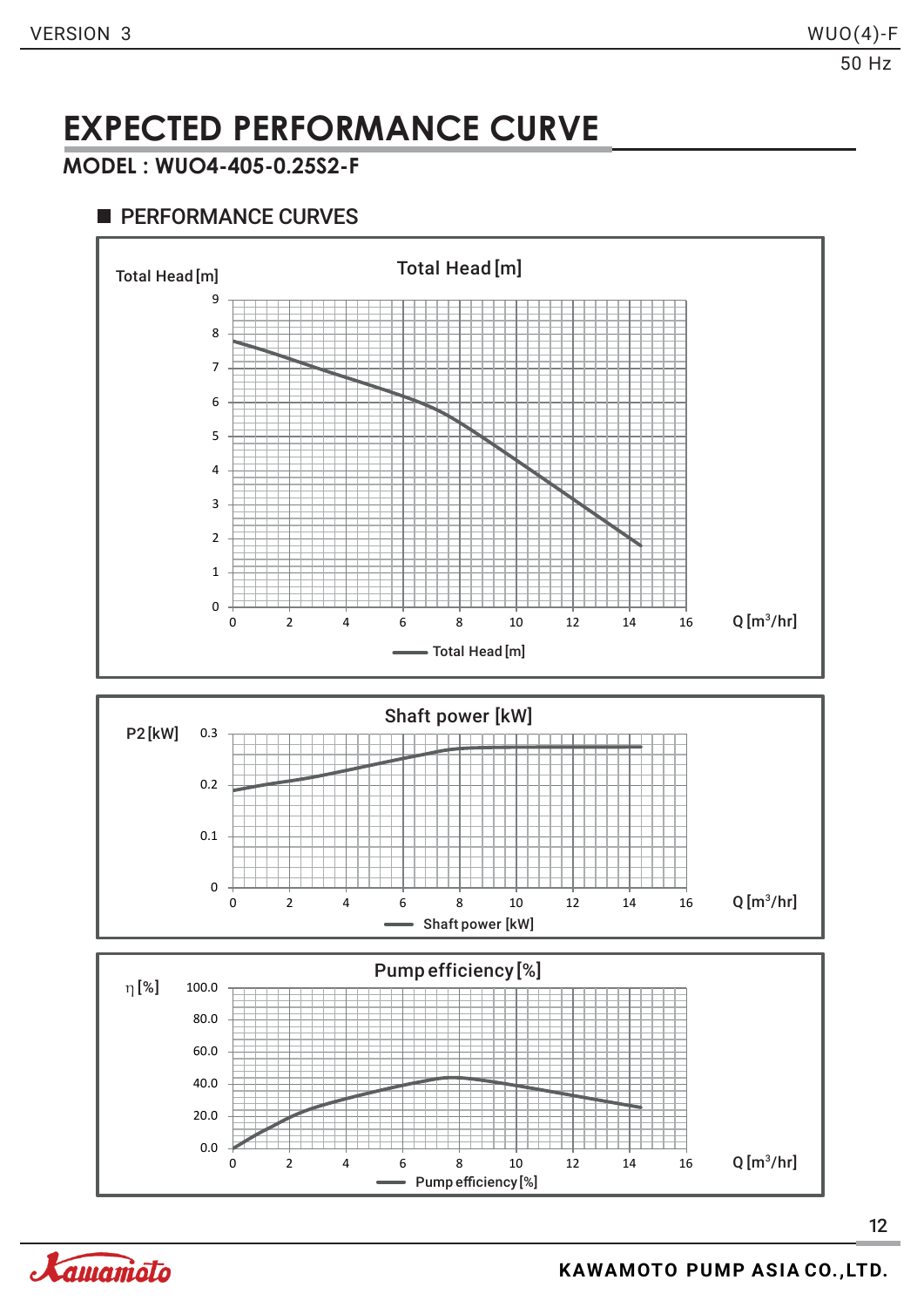### **EXPECTED PERFORMANCE CURVE**

#### **MODEL : WUO4-405-0.25T4-F**

### **PERFORMANCE CURVES**





Pump efficiency [%]

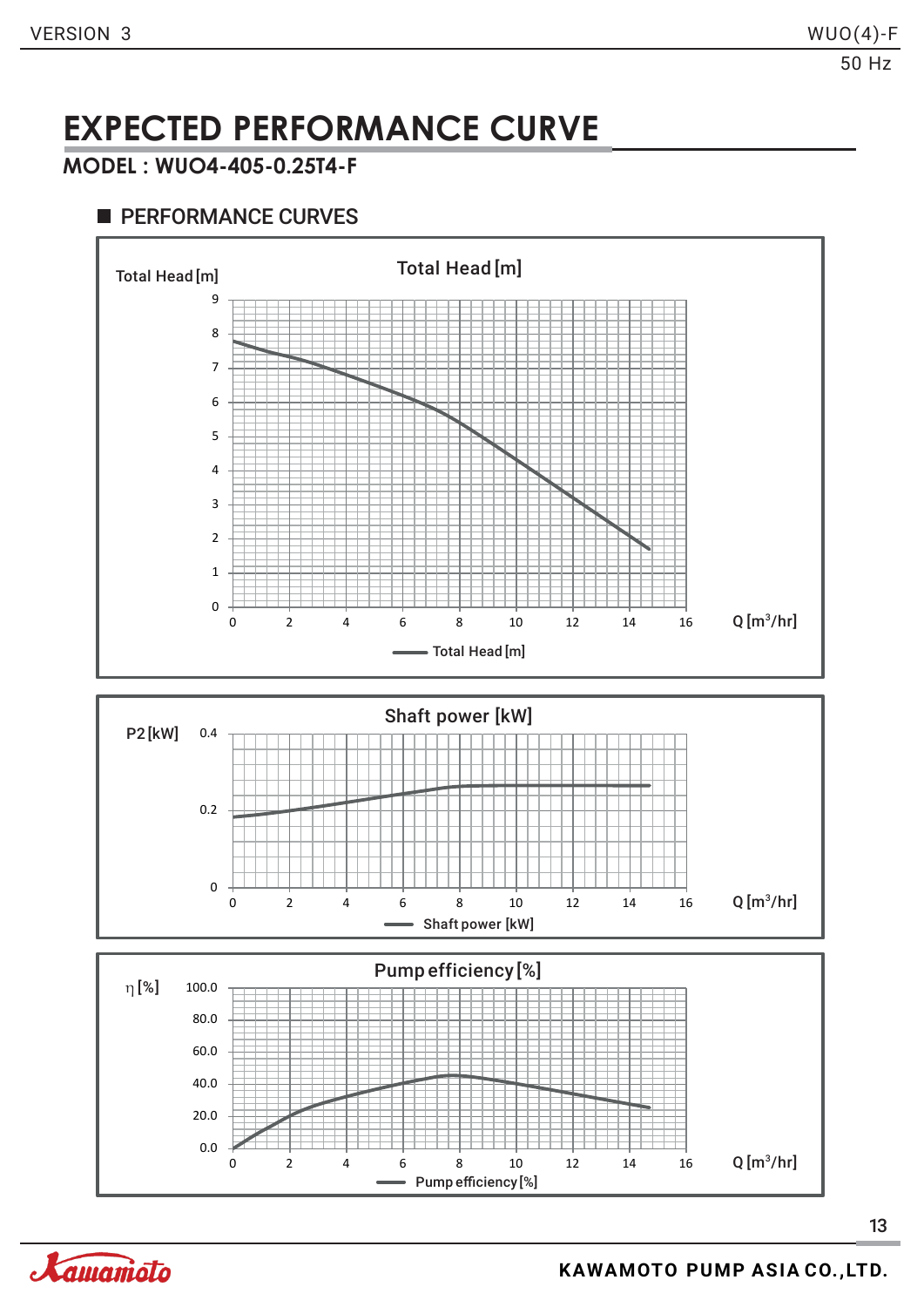### **EXPECTED PERFORMANCE CURVE**

#### **MODEL : WUO4-505-0.4S2-F**

#### **PERFORMANCE CURVES**





Pump efficiency [%]

0 5 10 15 20

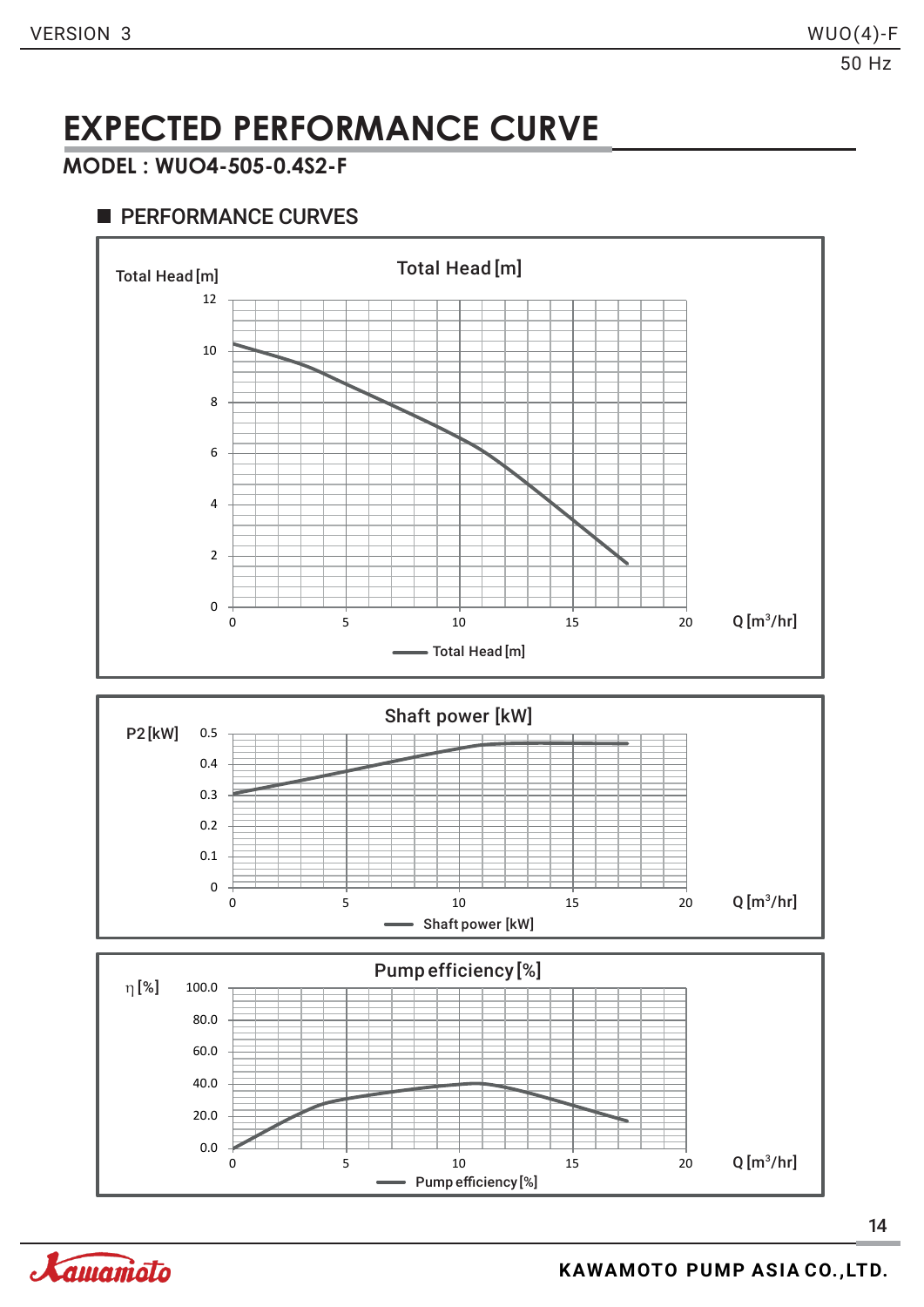### **EXPECTED PERFORMANCE CURVE**

#### **MODEL : WUO4-505-0.4T4-F**

#### **PERFORMANCE CURVES**





Pump efficiency [%]

0 5 10 15 20

0.0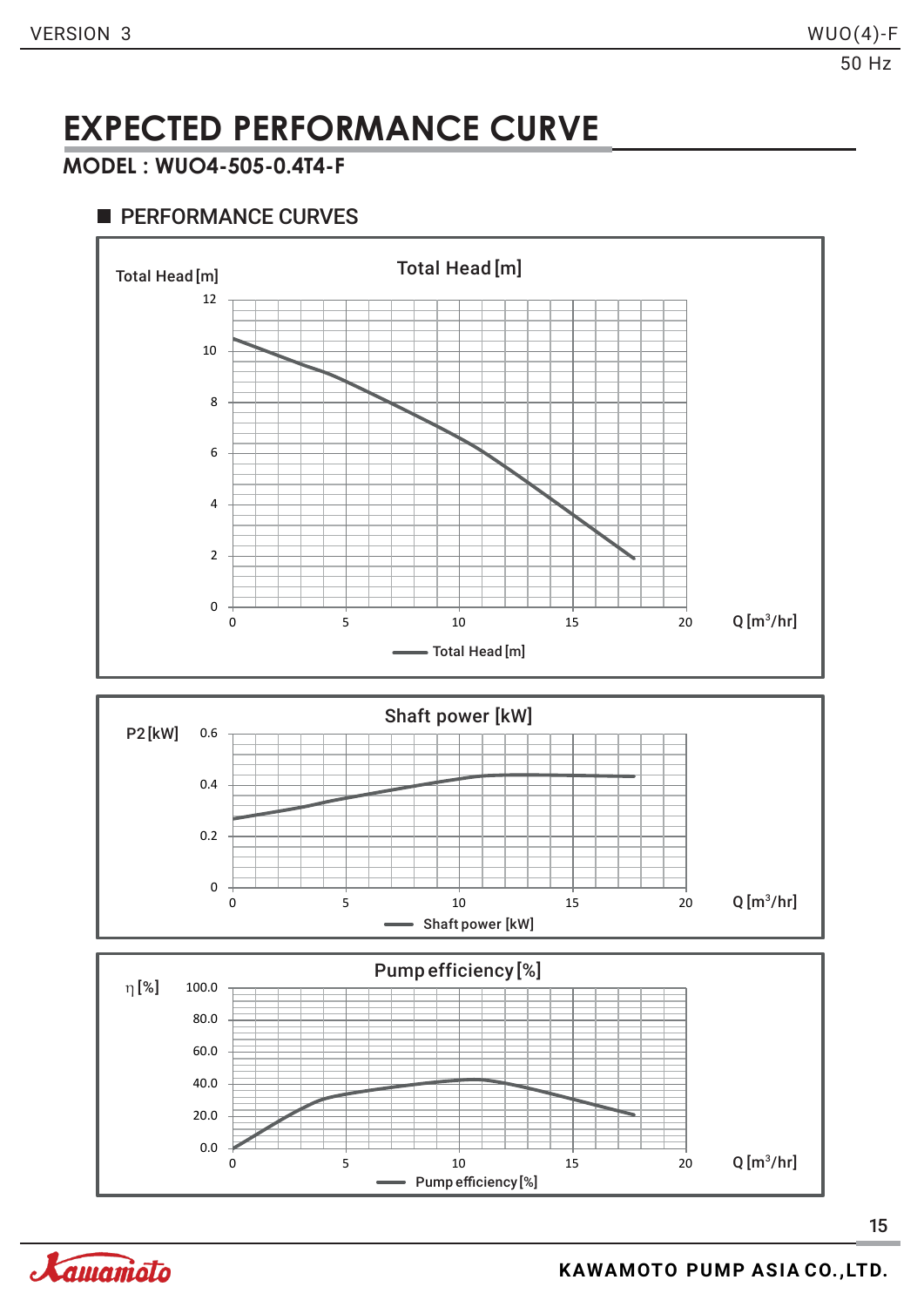### **EXPECTED PERFORMANCE CURVE**

#### **MODEL : WUO4-505-0.75S2-F**

### **PERFORMANCE CURVES**



Pump efficiency [%]

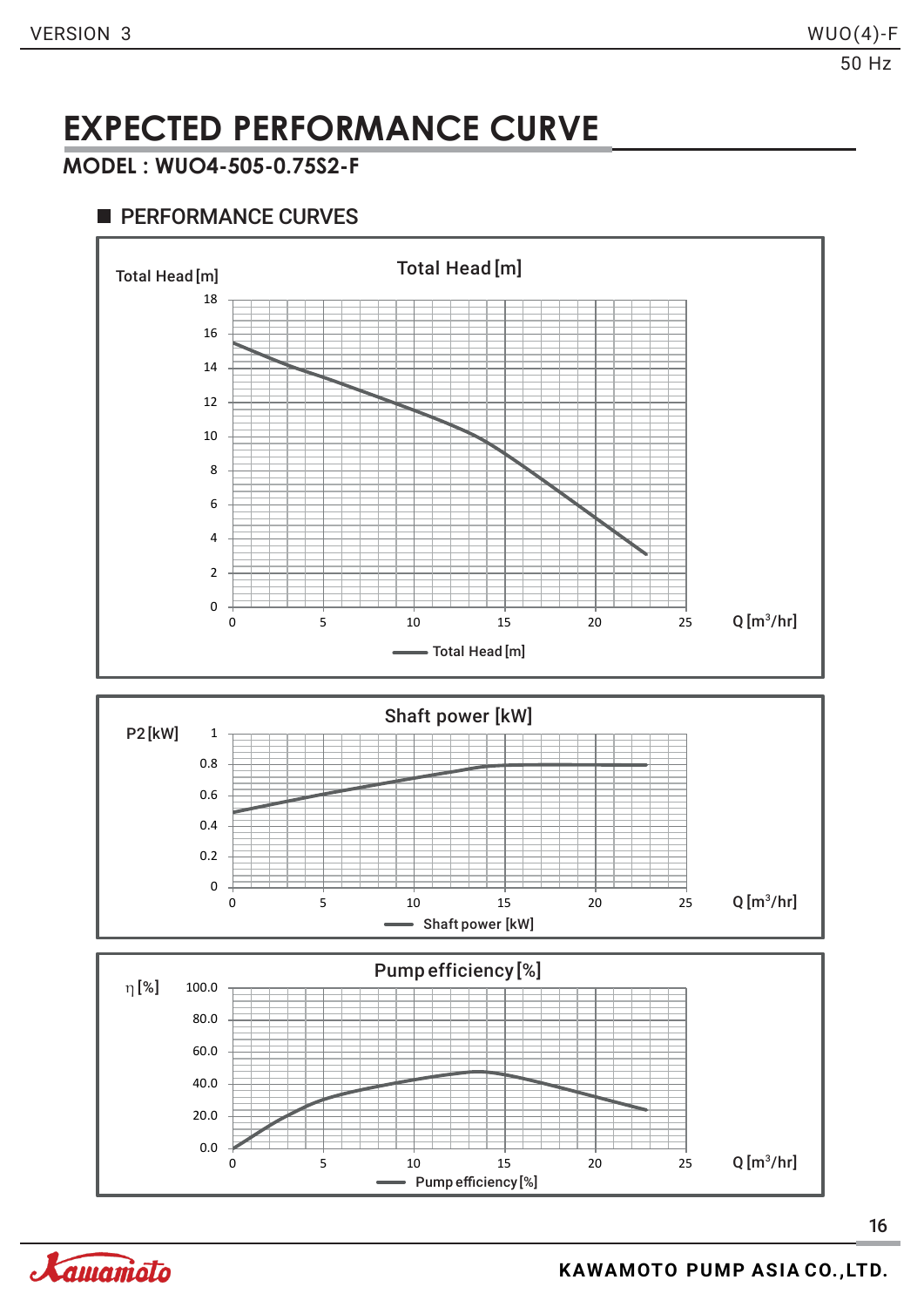### **EXPECTED PERFORMANCE CURVE**

#### **MODEL : WUO4-505-0.75T4-F**

### **PERFORMANCE CURVES**



Pump efficiency [%]

0 5 10 15 20 25

0.0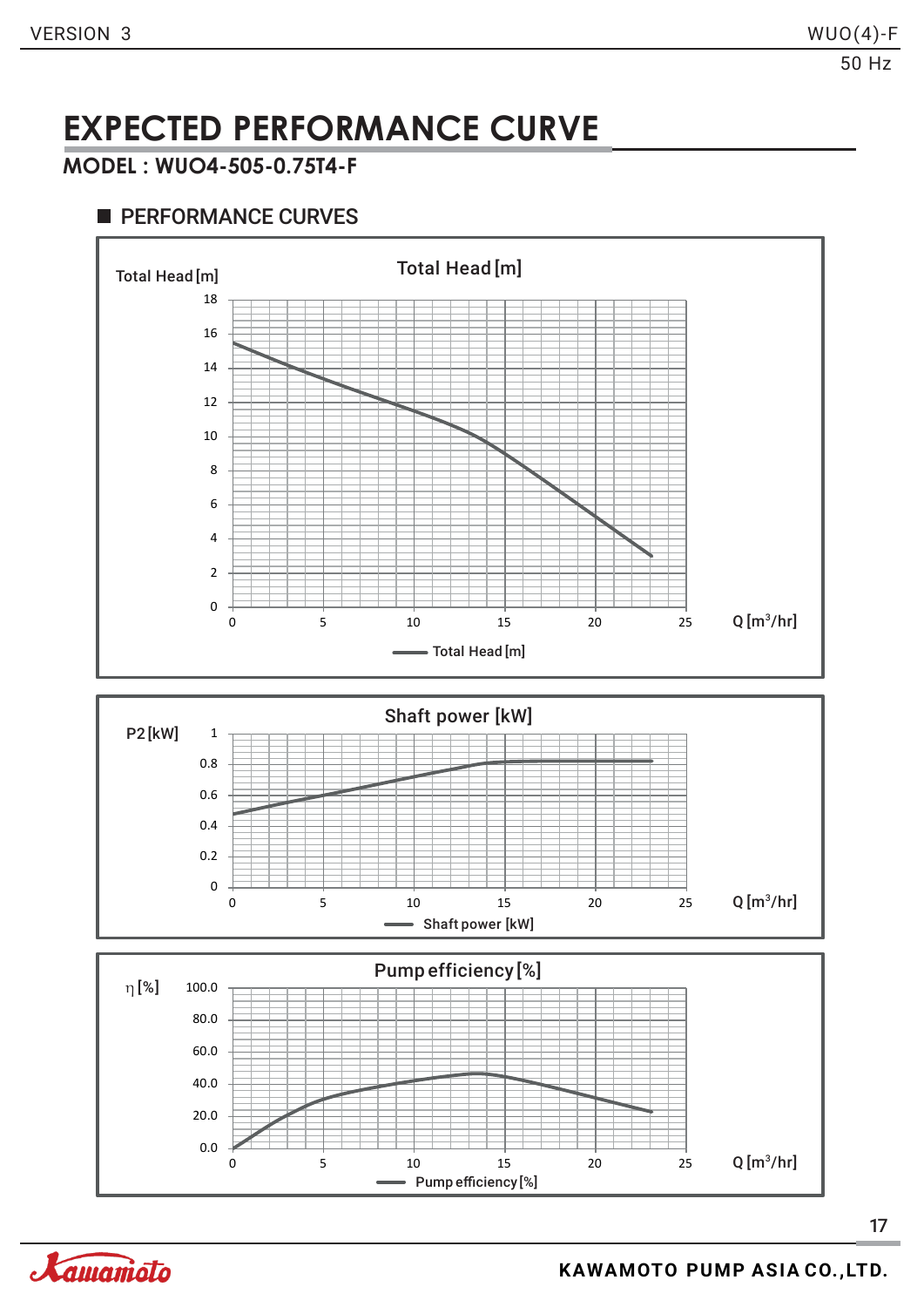### **EXPECTED PERFORMANCE CURVE**

#### **MODEL : WUO-505-1.5T4-F**

#### **PERFORMANCE CURVES**





Pump efficiency [%]

0 5 10 15 20 25 30 35 40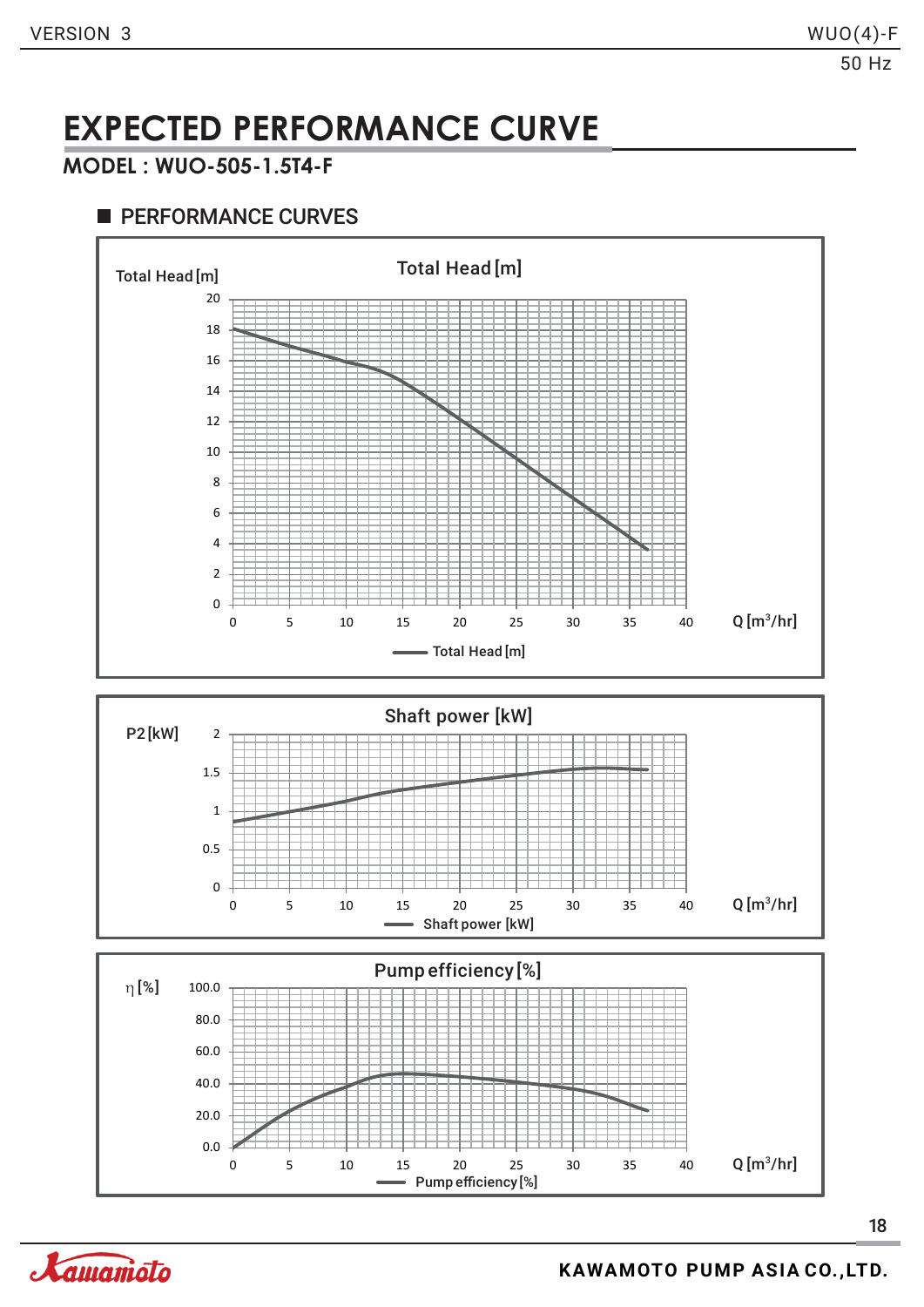### **EXPECTED PERFORMANCE CURVE**

#### **MODEL : WUO-655-1.5T4-F**

#### **PERFORMANCE CURVES**



Pump efficiency [%]

0 10 20 30 40 50



0.0

20.0

40.0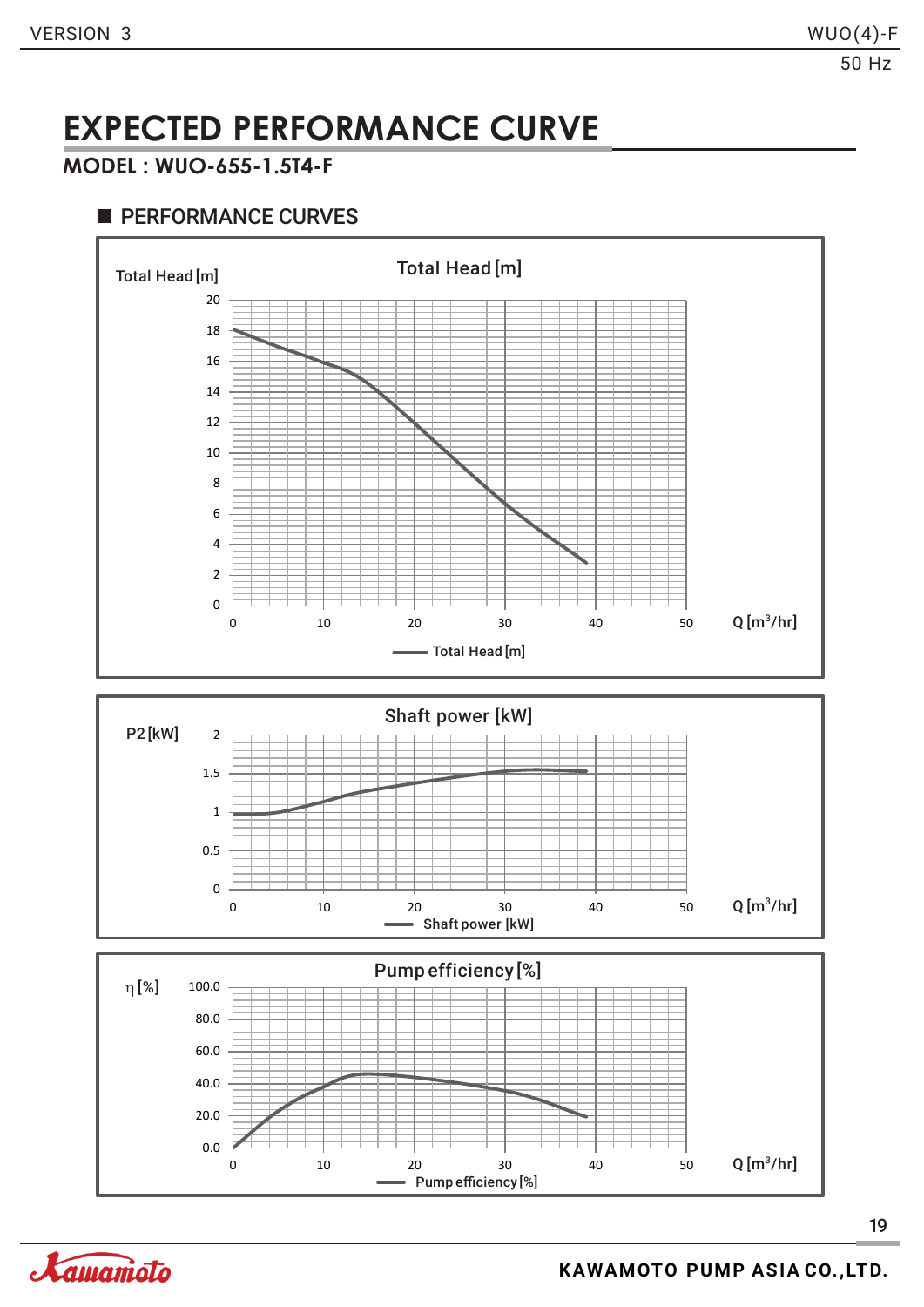### **EXPECTED PERFORMANCE CURVE**

#### **MODEL : WUO-655-2.2T4-F**

#### **PERFORMANCE CURVES**



Pump efficiency [%]

0 10 20 30 40 50

0.0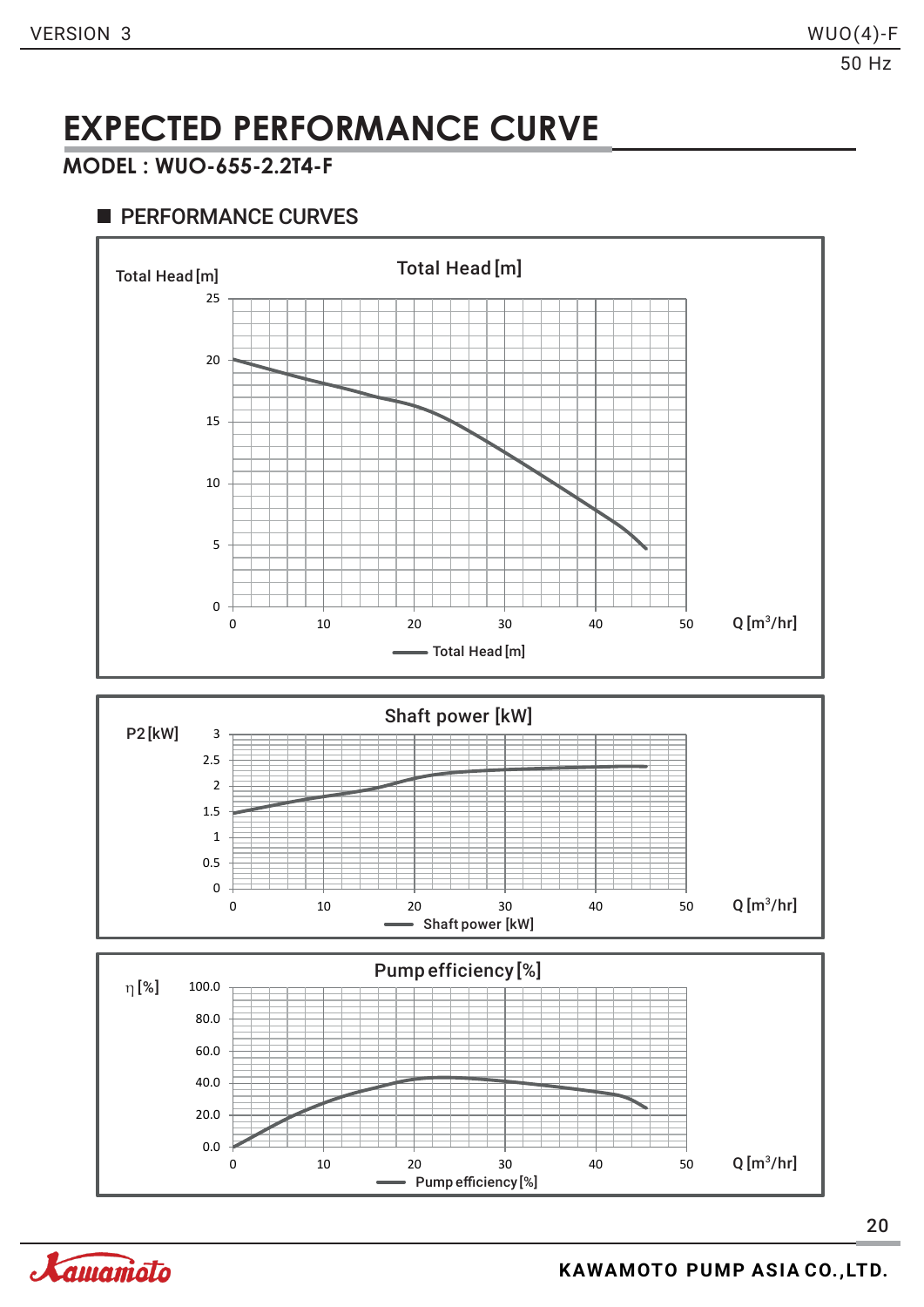### **EXPECTED PERFORMANCE CURVE**

### **MODEL : WUO-655-3.7T4-F**

### **PERFORMANCE CURVES**

2 3





21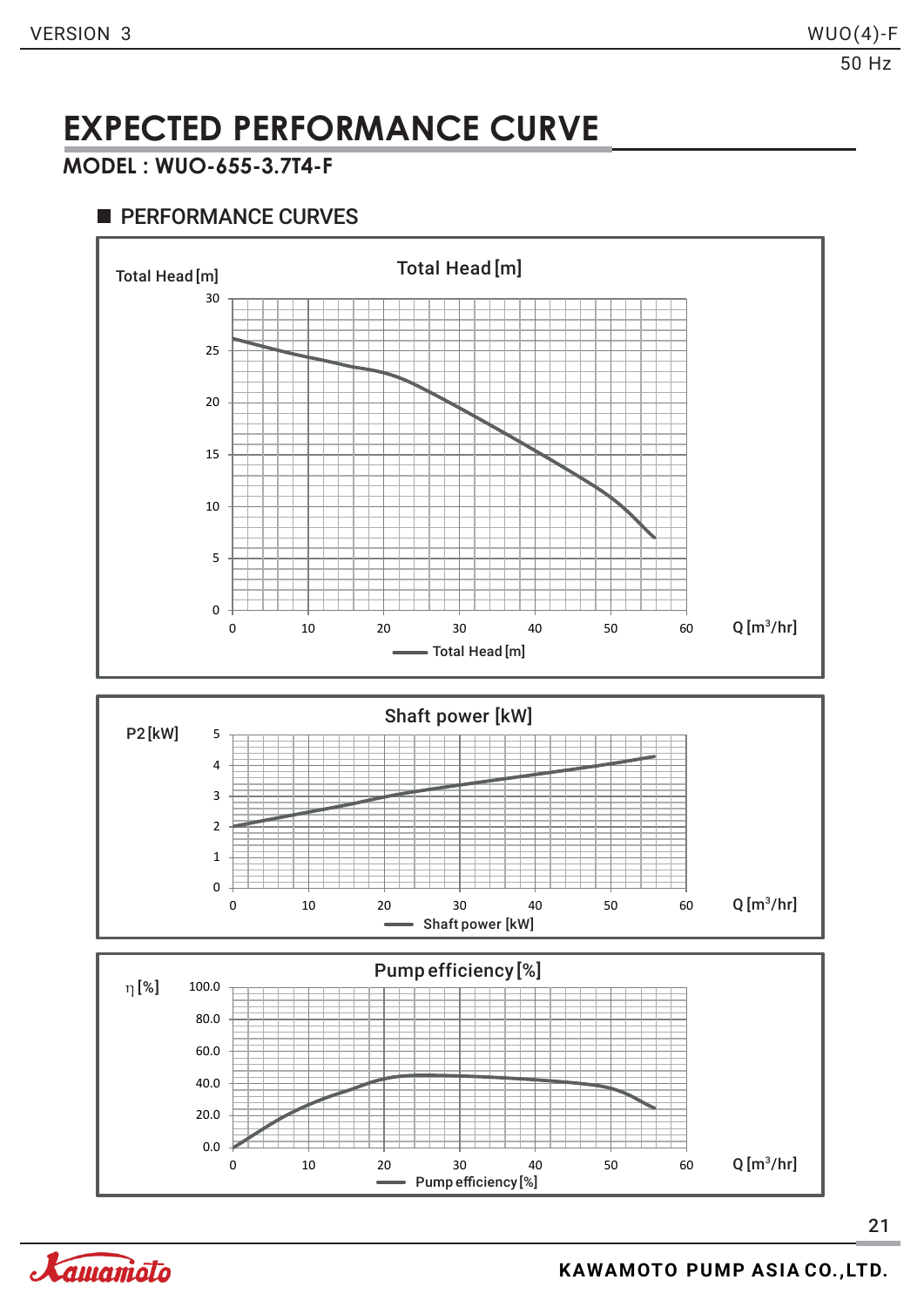### **EXPECTED PERFORMANCE CURVE**

#### **MODEL : WUO-805-2.2T4-F**

### **PERFORMANCE CURVES**





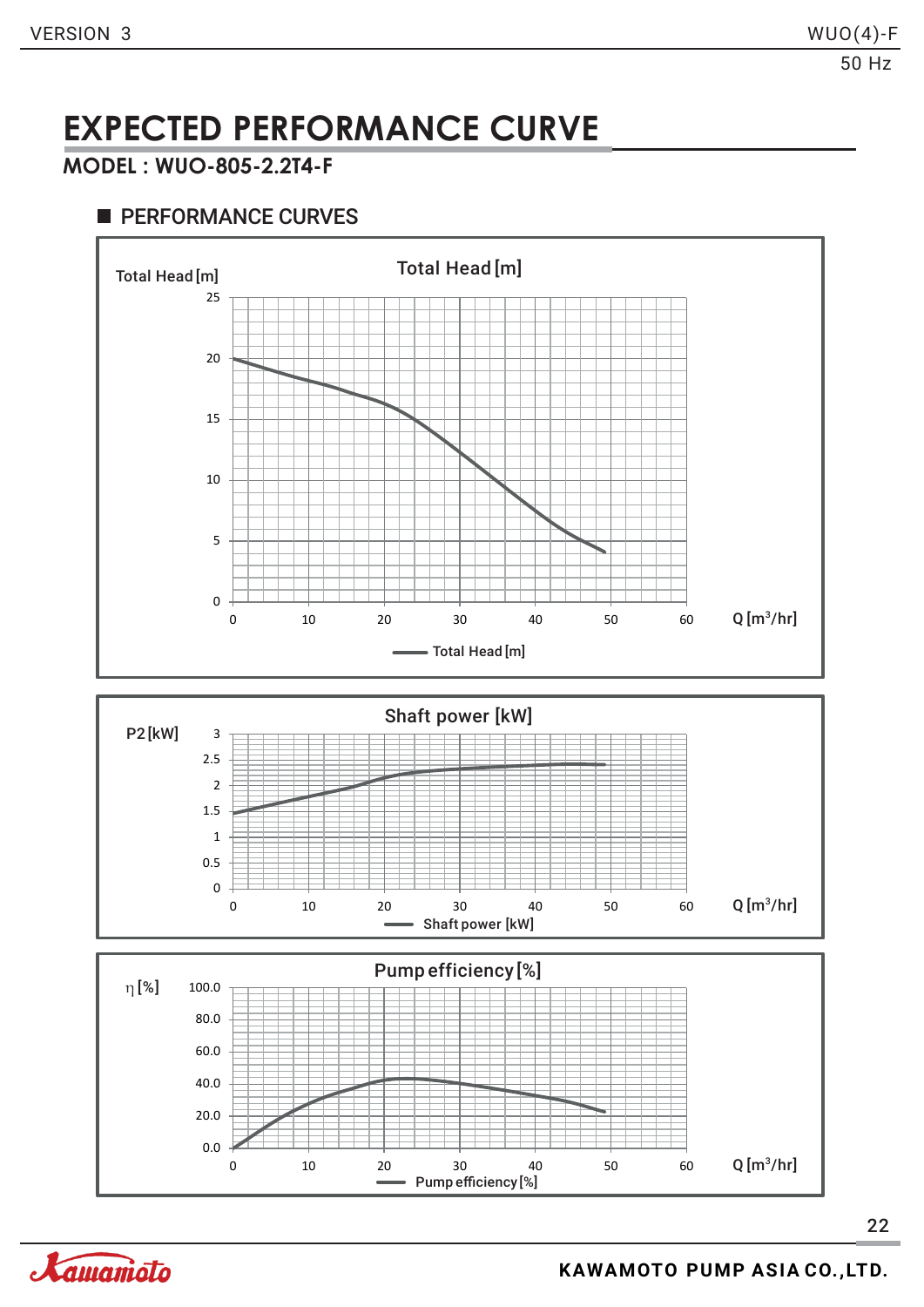### **EXPECTED PERFORMANCE CURVE**

#### **MODEL : WUO-805-3.7T4-F**

#### **PERFORMANCE CURVES**





Pump efficiency [%]

0 10 20 30 40 50 60 70

0.0

20.0

40.0